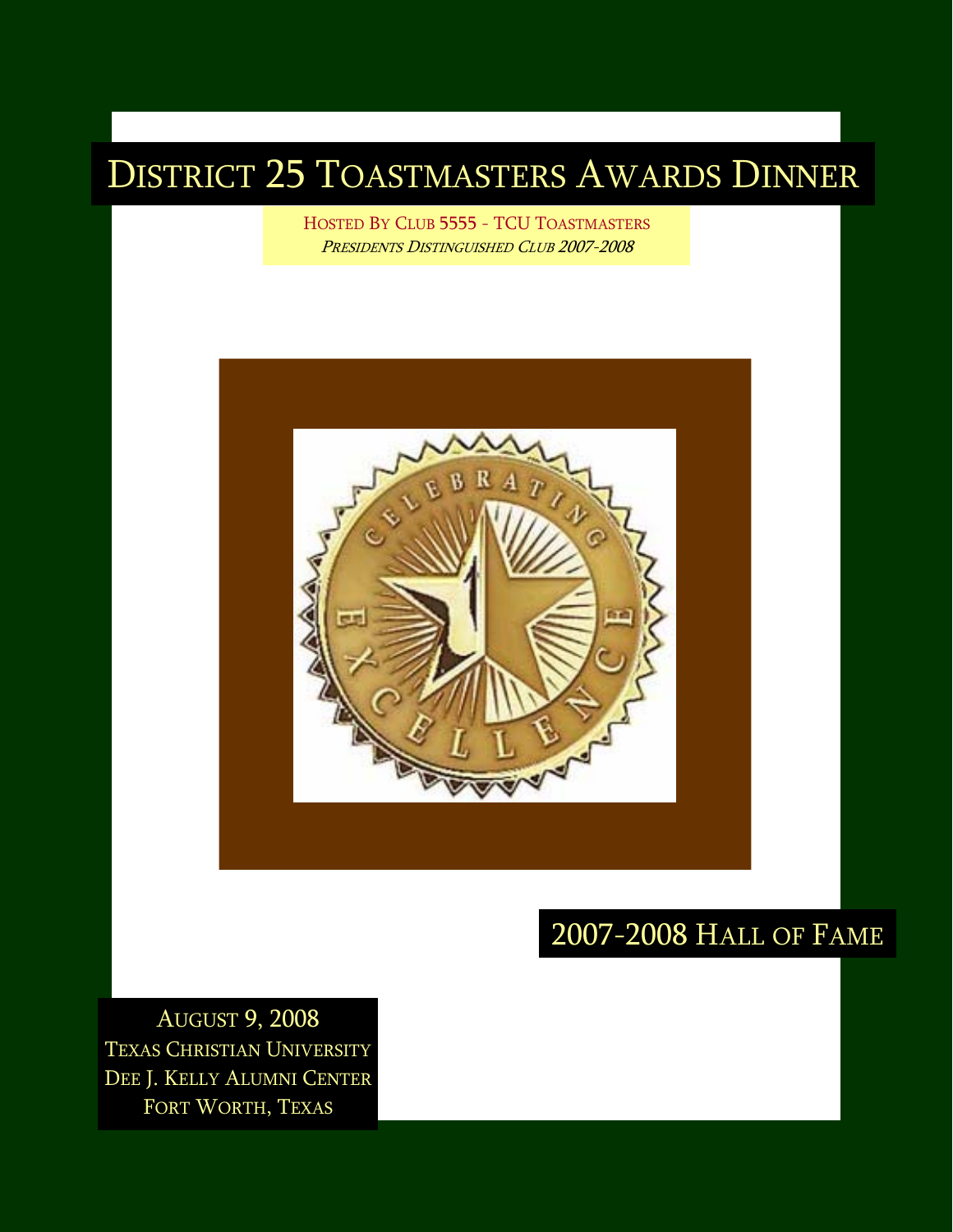# **Contents**

| З  | Welcome                                |
|----|----------------------------------------|
| 4  | Your 2007-2008 Leadership Team         |
| 5  | <b>Membership and Marketing Awards</b> |
| 11 | Education Awards                       |
| 16 | Pacesetter Awards                      |
| 18 | Governor Awards                        |
| 20 | Distinguished Clubs                    |
| 22 | Distinguished Areas & Divisions        |
| 23 | District Awards                        |

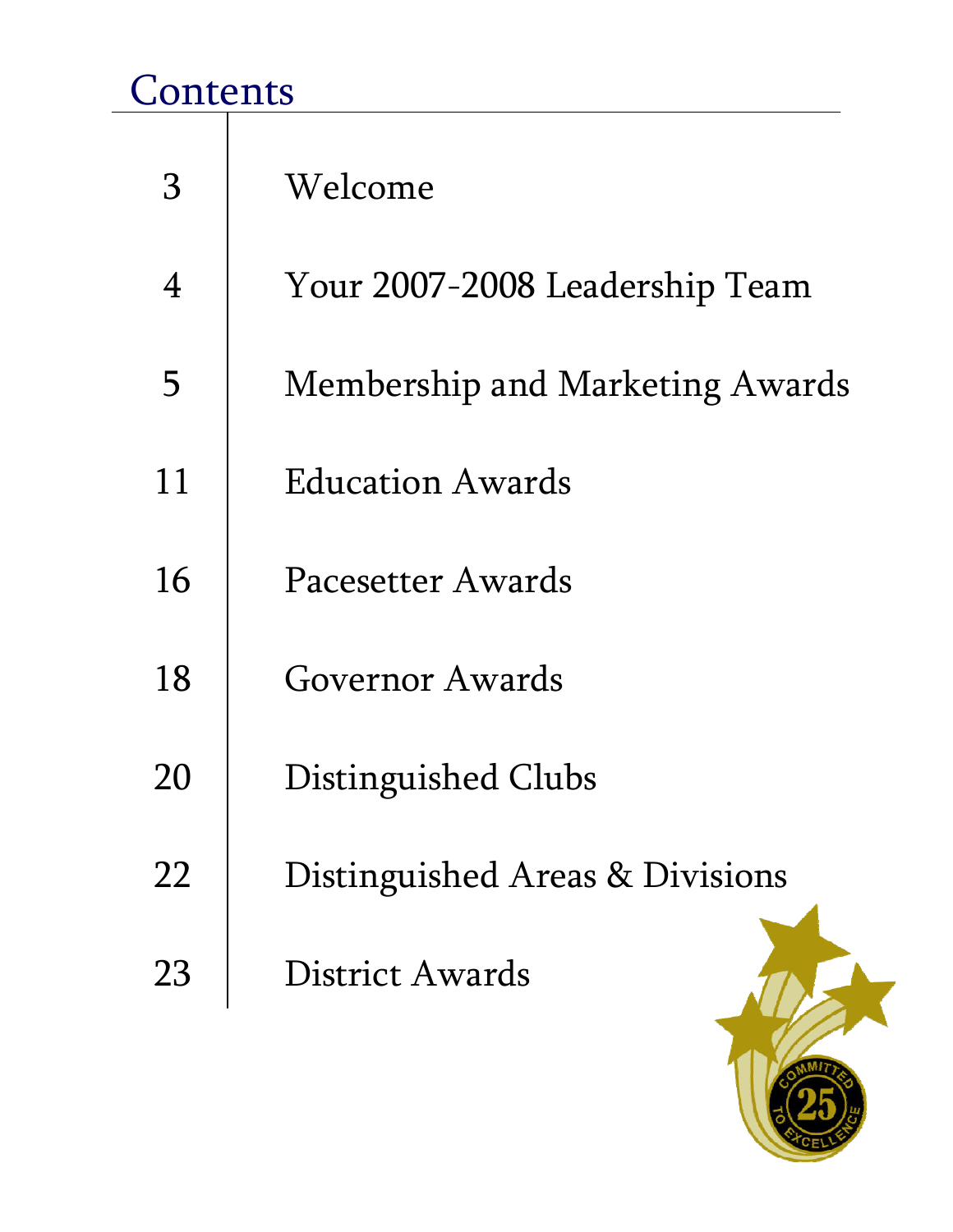elcome to our annual District Awards Dinner. As our year began, I asked for your "Commitment to Excellence" – you not only made the commitment, you achieved excellence. At the Toastmasters International Convention in Calgary, I will proudly accept the accolades of Toastmasters worldwide as District 25 achieved place #15 in the world and recognition as a Distinguished District! It is your commitment and achievements that makes this possible.  $\mathbf{W}_{\scriptscriptstyle{\text{ele}}\atop{\text{\tiny{you}}}}$ 

This is your time to celebrate as we honor your successful journey to reach new professional and personal heights. We have a new opportunity to "Unlock Your Potential" as the new year begins. I hope you will continue to keep your commitment to excellence as each of you "Unlock Your Potential."



Maurice Taitt, DTM District Governor

A very special thank you to TCU Toastmasters for exemplifying their "Commitment to Excellence" in being the host club for this Awards Dinner. Congratulations to all the District 25 winners!

Committed to Excellence,

Maurice Taitt, DTM District 25 Governor, 2007-2008

### 2007-2008 Awards Dinner Committee



Louise Faircloth, DTM - Chair Brenda Daniels, DTM Peggy Holloway, DTM Shawn Kornegay, ACB/CL David McCallister, DTM Diana Patton, ACS/ALS Special thanks to our host club - TCU Toastmasters #5555

e have heard our 2007-2008 District Governor Maurice Taitt sing "I'm So Excited" this past year, and excitement is indeed in the air! Celebrations are always enjoyed, and now is the time to celebrate your achievements and success for the 2007-2008 year. We could not think of a better way than this prestigious District 25 Awards Dinner!  $\mathbf{W}_{\scriptscriptstyle{\textnormal{\tiny{eh}}}\scriptscriptstyle{\textnormal{\tiny{th}}}}$ 

Governor Taitt's theme was "Commitment to Excellence" and I believe he will see his theme fulfilled tonight as we celebrate those Toastmasters who achieved that excellence. I am looking forward to Governor Taitt's Roast this evening.

Many thanks to TCU Toastmasters, our host club for the second year. We appreciate their dedication in helping us recognize those Toastmasters who have excelled. Also, thank you to those truly talented Toastmasters who served on this Awards Dinner Committee. It is always a pleasure to work with them.

Congratulations to District 25 Toastmasters on a Distinguished year!



Louise Faircloth,DTM Awards Dinner Chair

Louise Faircloth, DTM District 25 Awards Dinner Chair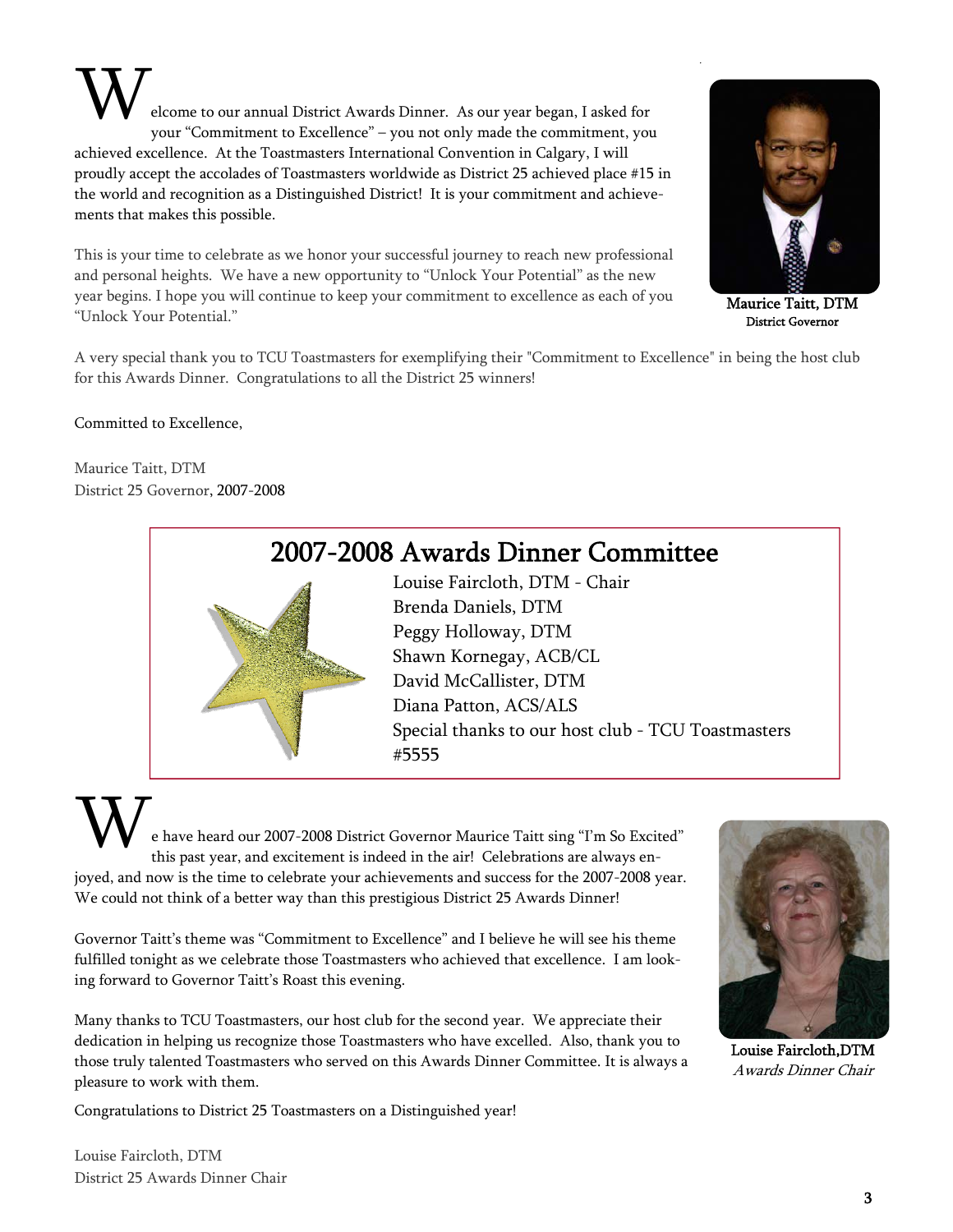# Your Leadership Team, 2007-2008



Maurice Taitt, DTM District Governor



Peggy Holloway, DTM Lieutenant Governor Education & Training



David McCallister, DTM Lieutenant Governor Marketing



Diana Patton, ACS/ALS



ana Patton, ACS/ALS<br>
Division A Governor<br>
Division B Governor Division B Governor



Linda Morrison, DTM Division C Governor



D. Kirkland, CTM/CL Division D Governor



Ana Garza, ACS/CL Division E Governor



David Martin, ACB/CL Division F Governor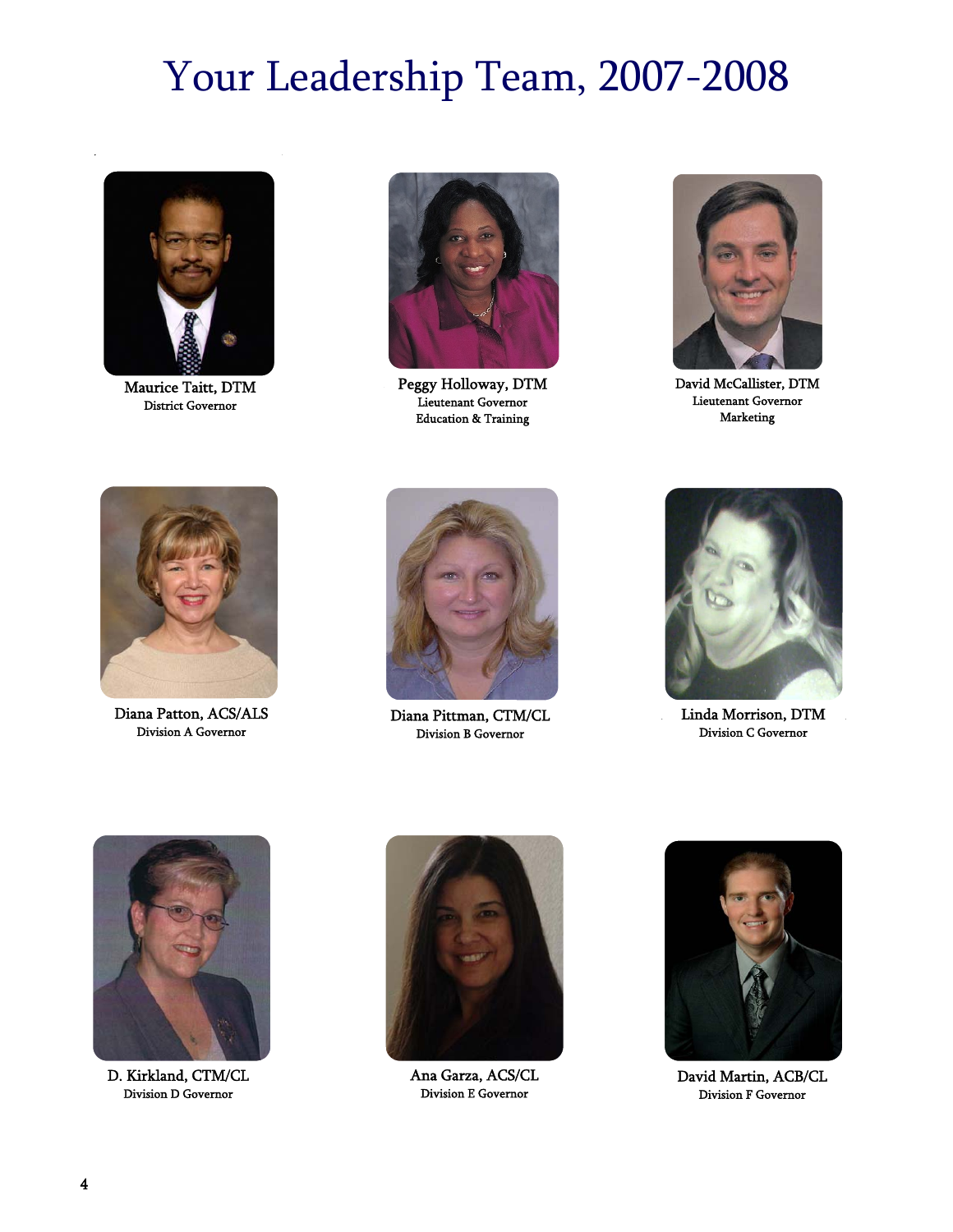# Membership and Marketing Awards

#### **Smedley Club Award**

Clubs that add 5 or more new, dual, or reinstated members between August 1 and September 30 receive the Smedley Club Award and a ribbon from Toastmasters Internaional.

| Club No. | Club Name                | <b>Members Added</b> |
|----------|--------------------------|----------------------|
| 6191     | Afterburners             | 5                    |
| 2975     | <b>BNSF</b> Toastmasters | 7                    |
| 706449   | Burleson                 | 5                    |
| 7160     | <b>Business Wise</b>     | 7                    |
| 3055     | Denton Toastmasters      | 9                    |
| 3692     | Lakeside                 | 5                    |
| 733879   | Marine Creek             | 7                    |
| 4225     | <b>Shining Stars</b>     | 5                    |

#### Talk Up Toastmasters Award

Clubs that add 5 or more new, dual, or reinstated members between February 1 and March 31 receive the Smedley Club Award and a ribbon from Toastmasters Internaional.

| Club No. | Club Name                          | <b>Members Added</b> |
|----------|------------------------------------|----------------------|
| 1036574  | <b>Benbrook Toastmasters</b>       | 5                    |
| 879088   | <b>BNSF</b> Expressed              | 5                    |
| 3055     | <b>Denton Toastmasters</b>         | 6                    |
| 1009806  | Little Elm Toastmasters            | 6                    |
| 633      | <b>Speak With Success</b>          | 7                    |
| 4236     | Southlake Evening Toastmasters     | 6                    |
| 7274     | Unique Toastmasters At Vista Ridge |                      |

#### Beat The Clock Award

Clubs that add 5 or more new, dual, or reinstated members between May 1 and June 30 receive the Smedley Club Award and a ribbon from Toastmasters Internaional.

Club No. Club Name Members Added

Not Yet Available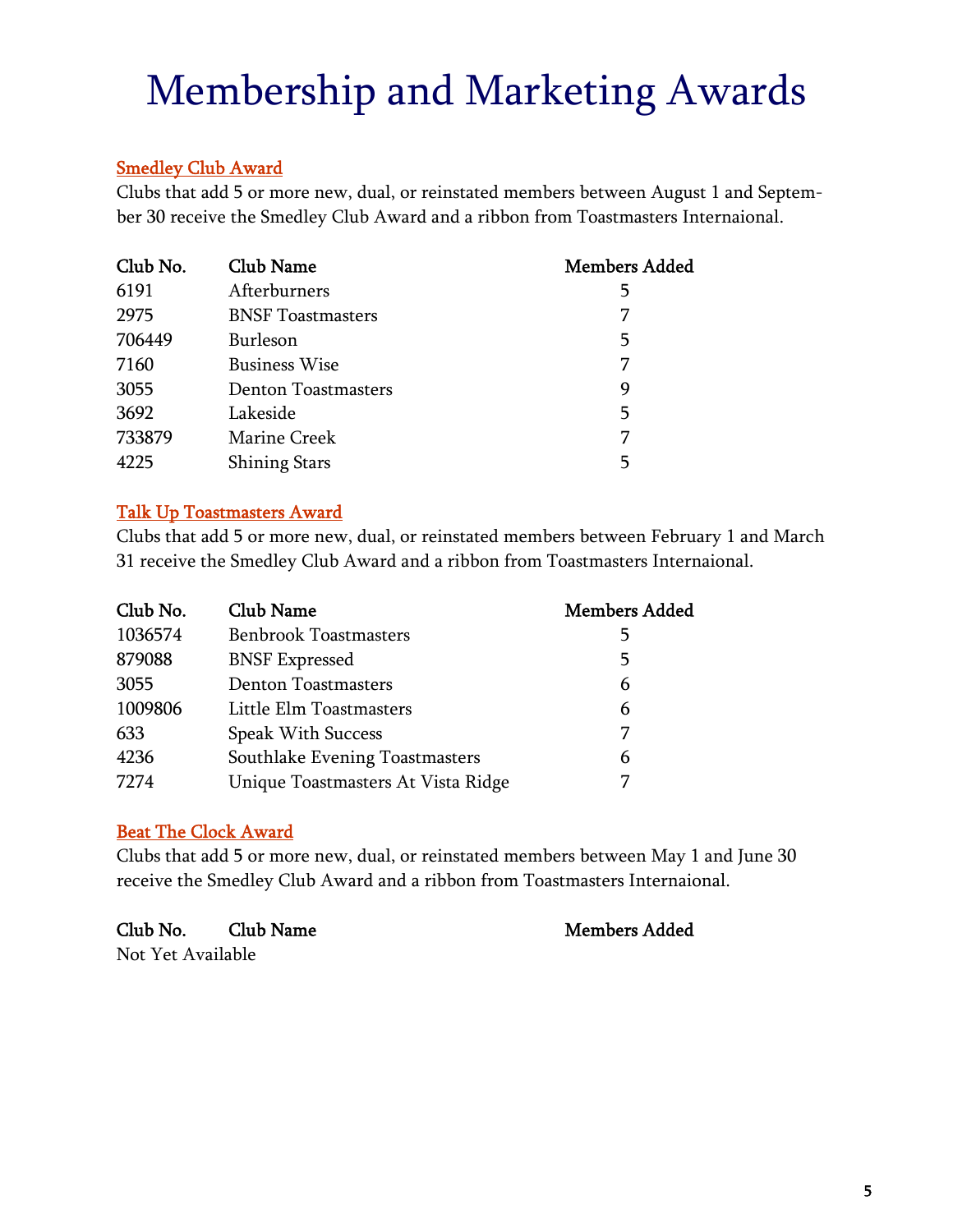#### Club Sponsor

Members that support the mission of the district by extending the benefits of the Toastmasters program and sponsoring the formation of a new Toastmasters Club receive credit towards their Advanced Leader Silver and a successful club sponsor award certificate from Toastmasters International.

| Jody Berwick           | 1137495 | <b>Toast Captains</b>             |
|------------------------|---------|-----------------------------------|
| Ron Bland              | 1150611 | <b>Royal Speakers</b>             |
| Kevin Ray Bryant       | 1043559 | Citi Mustangs                     |
| Jeanie M. Chilton      | 1061347 | Public Health Speakers            |
| <b>Latrice Collins</b> | 1043559 | Citi Mustangs                     |
| Oliver Cozby           | 1150632 | <b>Statesman Speakers</b>         |
| Sandra K. Creech       | 1046272 | Xerox Capital                     |
| Warren Ehn             | 1150632 | Statesman Speakers                |
| Louise Faircloth       | 1052163 | J-Toast Club                      |
| Sunni Fisher           | 1126301 | Chrysler Financial                |
| Marsha E. Friedman     | 1082229 | <b>Texas Toasters</b>             |
| Evelyn Glass           | 1058203 | <b>Oak Cliff Communicators</b>    |
| Abel A. Goddard        | 1068215 | <b>Going Postal</b>               |
| Melissa K. Guyler      | 1082726 | <b>Medtronic Toasters</b>         |
| Toni Hendrick          | 1058203 | <b>Oak Cliff Communicators</b>    |
| Germon Earl Hill       | 1046272 | <b>Xerox Capital Toastmasters</b> |
| David Hostler          | 1144275 | Healthmasters                     |
| Jennifer Johnson       | 1126301 | Chrysler Financial                |
| Shelia A. Johnson      | 1082792 | <b>Savvy Sayers</b>               |
| Shawn Kornegay         | 1171841 | Siemens                           |
| Erik S. Leaseburg      | 1082792 | Savvy Sayers                      |
| David D. Martin        | 1052163 | J-Toast Club                      |
| Colleen Meesey         | 1137495 | <b>Toast Captains</b>             |
| Henry Misquez          | 1068215 | <b>Going Postal</b>               |
| Barbara B. Morgan      | 1082229 | <b>Texas Toasters</b>             |
| Louisa C. Nelson       | 1111269 | La Quinta Toastmasters            |
| Maria Olivares         | 1129074 | <b>DFWAE</b> Toastmasters         |
| Diana C. Patton        | 1082726 | <b>Medtronic Toasters</b>         |
| Jani Rogers            | 1144275 | Healthmasters                     |
| Keith Quigley          | 1150611 | <b>Royal Speakers</b>             |
| Sameh Shamroukh        | 1082330 | <b>Ryder TMC Toastmasters</b>     |
| James E. Swann         | 1061347 | Public Health Speakers            |
| <b>Maurice Taitt</b>   | 1129074 | <b>DFWAE</b> Toastmasters         |
| Mitzi Ward             | 1171841 | Siemens                           |
| Gregory D. Wyatt       | 1111269 | La Quinta Toastmasters            |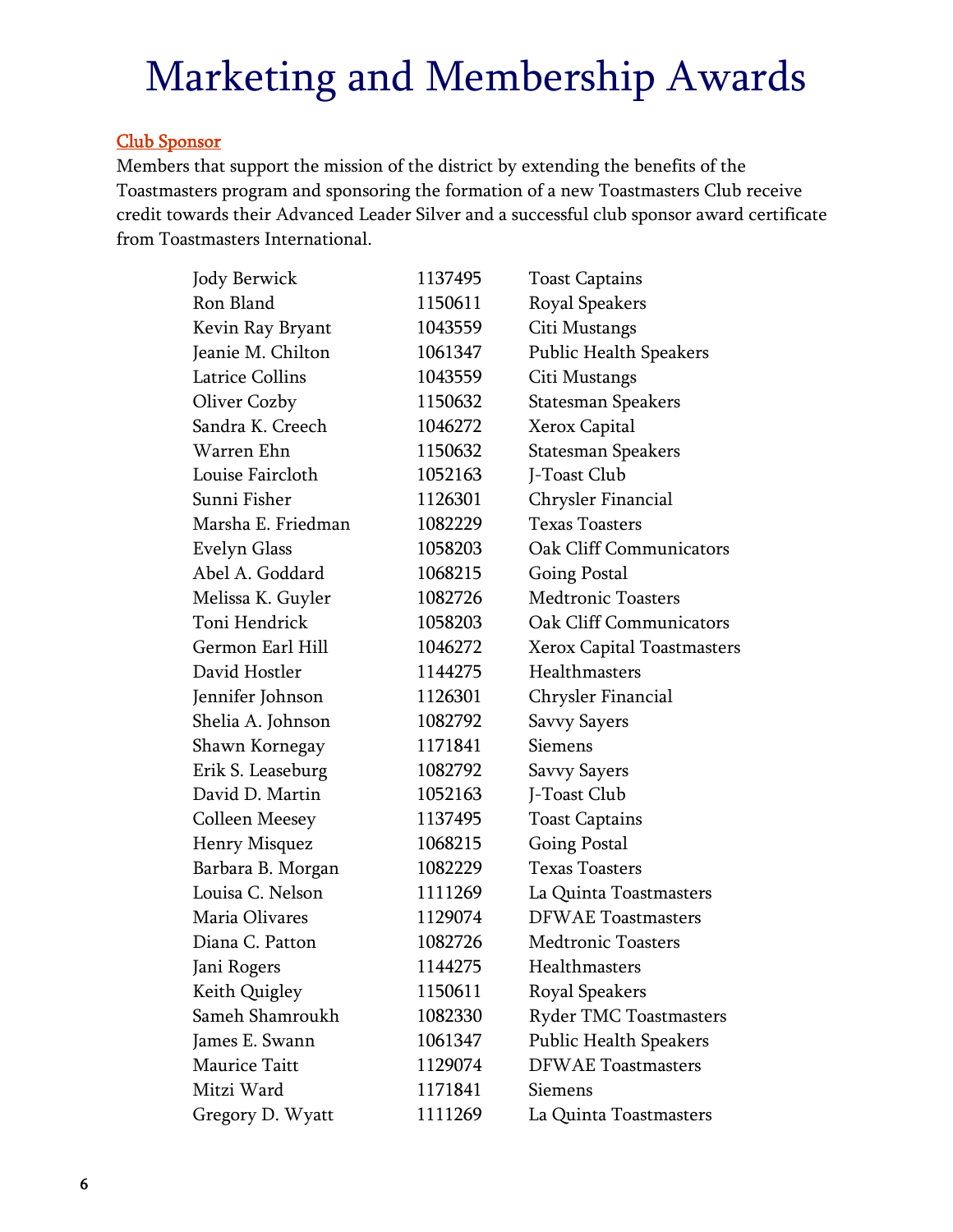#### Club Mentor

Members assigned by the District Governor to serve six months as a club mentor for a newly chartered club receive credit towards their Advanced Leader Silver and a successful club mentor award certificate from Toastmasters International.

| Rosalie Alviar         | 1058203 | <b>Oak Cliff Communicators</b> |
|------------------------|---------|--------------------------------|
| Tammy Bailey           | 1061347 | <b>Public Health Speakers</b>  |
| Nikki Barrett          | 1082229 | <b>Texas Toasters</b>          |
| Michelle Bayes         | 1068215 | <b>Going Postal</b>            |
| Candace K Brister      | 1043559 | Citi Mustangs                  |
| Clark S. Covey         | 1046272 | Xerox Capital                  |
| Oliver Cozby           | 1171841 | Siemens                        |
| Robert Davis           | 1082726 | <b>Medtronic Toasters</b>      |
| Payton Fletcher        | 1137495 | <b>Toast Captains</b>          |
| Donna A. Fossmeyer     | 1058203 | Oak Cliff Communicators        |
| Ora Foster             | 1111269 | La Quinta Toastmasters         |
| Marcie Funchess        | 1129074 | <b>DFWAE</b> Toastmasters      |
| James S. Gaertner      | 1082726 | <b>Medtronic Toasters</b>      |
| Marcheta Gardner       | 1082229 | <b>Texas Toasters</b>          |
| Ana Garza              | 1046272 | Xerox Capital                  |
| Adnan Janjua           | 1111269 | La Quinta Toastmasters         |
| Randy L. Johnson       | 1068215 | <b>Going Postal</b>            |
| John P. King           | 1082792 | <b>Savvy Sayers</b>            |
| David E. McCallister   | 1052163 | J-Toast Club                   |
| Laura Mason            | 1150632 | Statesman Speakers             |
| Barbara S. Morris      | 1144275 | Healthmasters                  |
| Valarie Pace           | 1150632 | Statesman Speakers             |
| <b>Trish Perkins</b>   | 1171841 | Siemens                        |
| Jon Perry              | 1129074 | <b>DFWAE</b> Toastmasters      |
| Keith James Quigley    | 1052163 | J-Toast Club                   |
| Tisha Randle           | 1150611 | Royal Speakers                 |
| Darrall Leon Salter    | 1082792 | <b>Savvy Sayers</b>            |
| Gary M. Samuelson      | 1043559 | Citi Mustangs                  |
| Sameh Shamroukh        | 1082330 | <b>Ryder TMC Toastmasters</b>  |
| Raun B. Shephard       | 1126301 | Chrysler Financial             |
| Robert Sparks          | 1150611 | <b>Royal Speakers</b>          |
| Matthew J. Stevens     | 1144275 | Healthmasters                  |
| Sathish Sundaramoorthy | 1137495 | <b>Toast Captains</b>          |
| Jacqueline Teixeira    | 1126301 | Chrysler Financial             |
| Kenny Wickline         | 1061347 | <b>Public Health Speakers</b>  |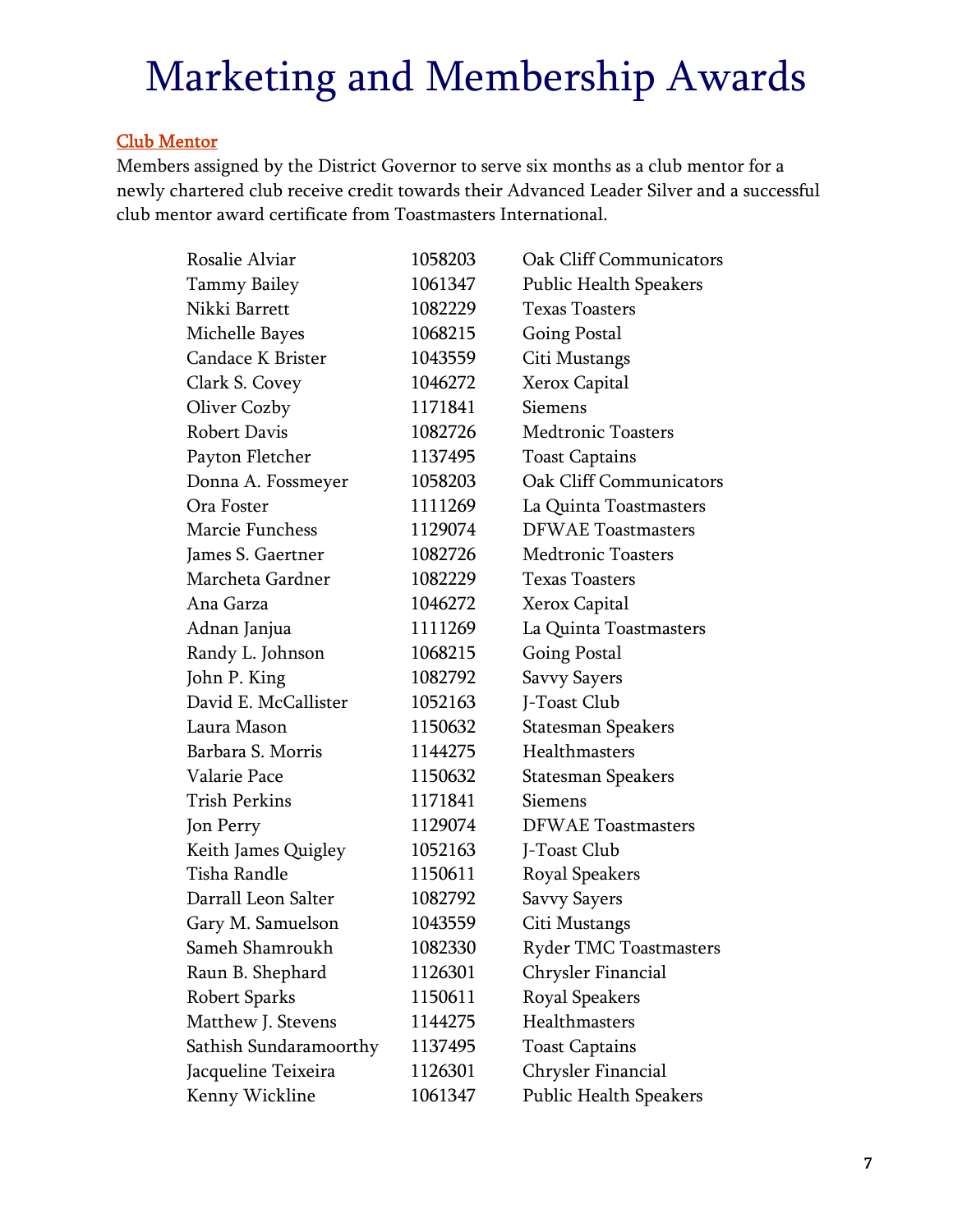#### Club Coach

Members appointed to serve as a club coach and are successful in achieving Distinguished or better within the first two years receive credit towards their Advanced Leader Silver and a successful club coach award certificate from Toastmasters International.

| Coach             | Club No. | <b>Club Name</b>                 |                          |
|-------------------|----------|----------------------------------|--------------------------|
| Gary M. Samuelson | 3006     | <b>Oration Plus Toastmasters</b> | Distinguished            |
| Oliver Ray Cozby  | 633836   | Speaker's Exchange               | Distinguished            |
| Conda D. Ross     | 633836   | Speaker's Exchange               | Distinguished            |
| Randy Terrell     | 676840   | Samaritan Toastmasters           | Distinguished            |
| Robert A. Sparks  | 1415     | Plymouth Park                    | Select Distinguished     |
| Richard George    | 4963     | Weatherford                      | Presidents Distinguished |
| Bonne K. Stroman  | 4963     | Weatherford                      | Presidents Distinguished |
| Ruby M. Ditto     | 5558     | <b>Sheppard Communicators</b>    | Presidents Distinguished |
| Betty L. Sefcik   | 5558     | <b>Sheppard Communicators</b>    | Presidents Distinguished |
| Charles Starr     | 6040     | <b>Masters of Speaking</b>       | Presidents Distinguished |

#### Founders Award

Clubs help support the mission of the district by extending the benefits of the Toastmasters program and sponsoring the formation of a new Toastmasters Club. These clubs receive the Founders Award and a white ribbon from Toastmasters International.

| 9672   | <b>ACE</b>                       | 8055   | Las Colinas Communicators     |
|--------|----------------------------------|--------|-------------------------------|
| 9646   | Aegonizers                       | 5718   | Motorola Toastmasters         |
| 6191   | Afterburners                     | 5922   | Nissan                        |
| 7514   | <b>Arlington Nooners</b>         | 1415   | Plymouth Park                 |
| 1728   | <b>Arlington Toastmasters</b>    | 7407   | Pro A.M.                      |
| 9347   | <b>Boldmasters</b>               | 633836 | Speakers Exchange             |
| 5496   | Cowtown Toastmasters             | 897575 | Star-Telegram                 |
| 2564   | Energizers                       | 7502   | Successful Speakers           |
| 6102   | <b>FAA Toastmasters</b>          | 6017   | Talk Blue                     |
| 4794   | First Horizon                    | 5555   | <b>TCU Toastmasters</b>       |
| 918987 | <b>Fossil Creek Toastmasters</b> | 6572   | Texas Wesleyan Spellbinders   |
| 676842 | Heart of Texas Bridge Gappers    | 9595   | <b>Toastmasters Anonymous</b> |
| 621025 | <b>Keller Communicators</b>      | 3536   | <b>Young Street Yappers</b>   |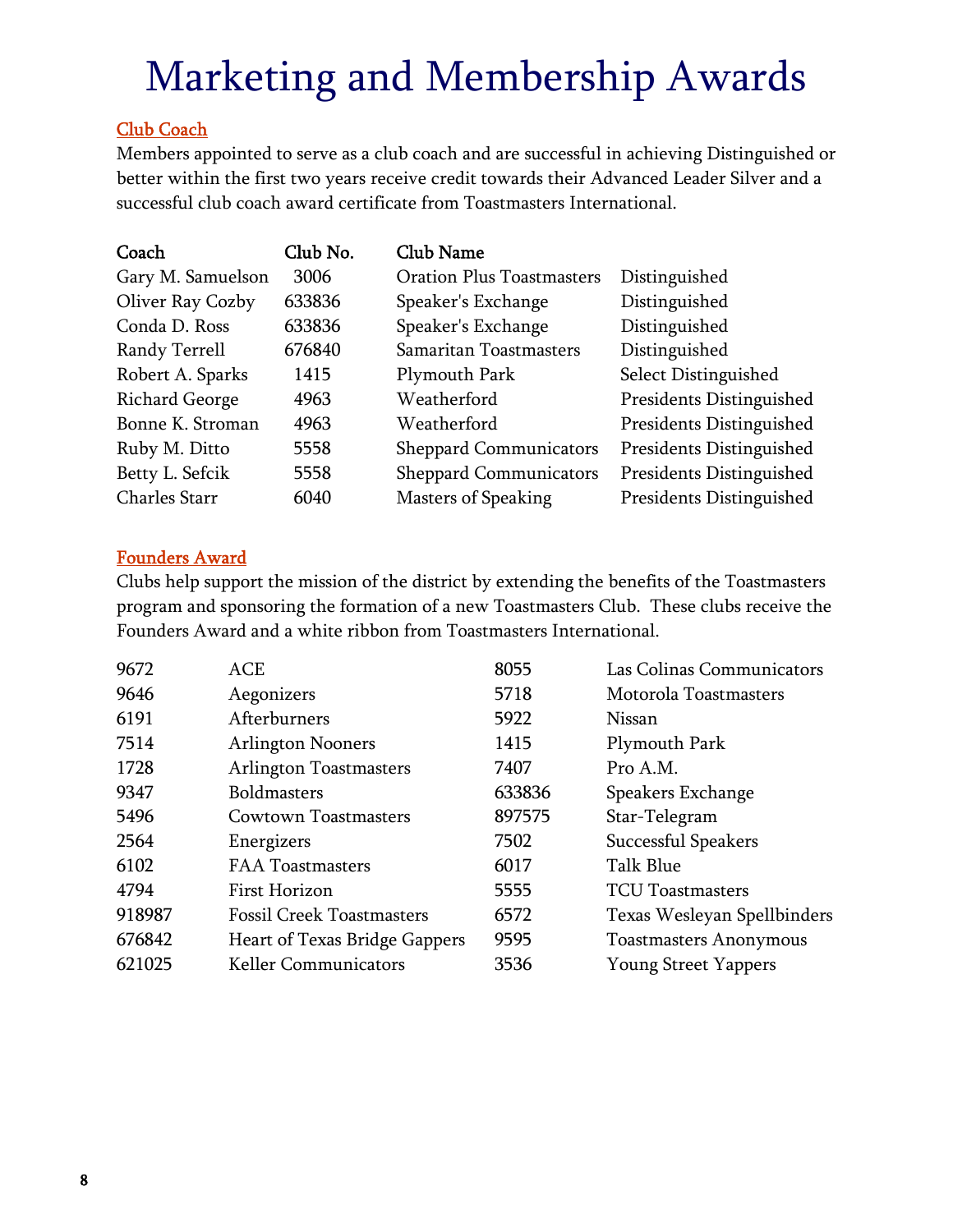District Highest Membership Award David E. McCallister - Sponsoring 33 Members

District Second Highest Membership Award Earl Hill - Sponsoring 30 Members

District Third Highest Membership Award Oliver Cozby - Sponsoring 16 Members

#### Sponsoring 15 Members Joe Nave Randy Terrell

Sponsoring 13 Members Shawn Kornegay

Sponsoring 10 Members Dodi Foster

#### Sponsoring 9 Members

Gregory L. Brannon Ruby M. Ditto Sandra M. Garcia Shelia A. Johnson

#### Sponsoring 8 Members

Sara M. Beall Peggy J. Holloway Conda D. Ross Bonne K. Stroman

#### Sponsoring 7 Members

Jo Nell Fulwiler Rebecca J. Harvey Jeff Johnson David Leake Sally Linn Brandi Robinson Charles Starr Deborah R Watson

#### Sponsoring 6 Members

Valarie Sue Pace Willie Phillips Mark E. Rachels Evelyn A. Roberson Annette Rodriguez Carl T Stevens Roger Warman Roxana Vanesa Wroblewski

#### Sponsoring 5 Members

Bob Harper Sharon Klimski Michael Scott Meier Betty Lou Miller Derek L Newman Robert Richardson Michelle Sedas Melinda D. Spencer

#### Sponsoring 4 Members

Adrian Castillo Holly Herring Jeanne Hynds Dorothy J. Mathieson Wekulo Namasaka Stephen D. Orthwein Larry Pool Jose L. Segarra Wayne F. Sekerke Greg Solomon

#### Sponsoring 3 Members

Michael Amos Tammy Bailey David L Bauer Jody Lynne Berwick Antoinette Brown Sara Crenshaw Zachary J. Frohlich Karen P. Gaus Sara L. Gibbons William D. Haas Rita Job Becky A. Kotara Sandra Lea Matt Mathieson Jeffrey Wayne Monschke Shelly Moore Michael Pat Moriarty Mark Stephen Novak Joanie Nowell Angela A. Pearcy Judy L. Perez Patricia A Perkins Christine Anne Philip Diana F Richard Nona L. Rosa Mary Roth Felicia N. Turner Gary M. Samuelson Charles Michael Segaloff Andrew Smillie John Duke Smith Karyn R. Smith Matthew J. Stevens Mitzi W. Ward Ji-Ye Wei Kenny Wickline David Zapata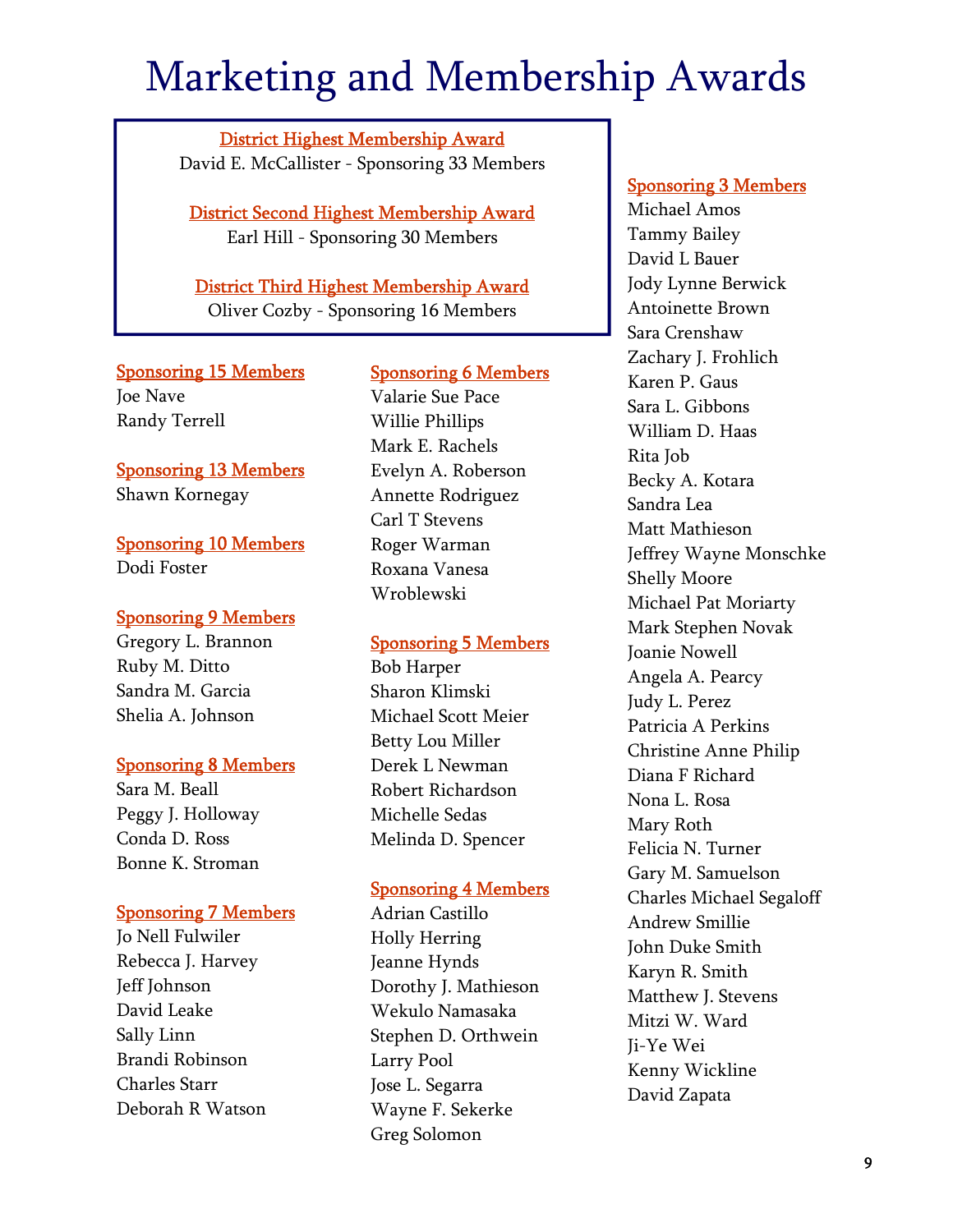#### Five Star Club

In order to receive the Five Star Club award, a club must submit semi-annual renewals on time during October and April, add 4 members, add 4 more members, and end the year with a base membership of 20 or net gain of 5.

| 2209   | <b>AAFES</b>                      |
|--------|-----------------------------------|
| 9672   | <b>ACE</b>                        |
| 6191   | Afterburners                      |
| 5537   | <b>Airport Toastmaster</b>        |
| 4354   | AllianceTexas Toastmasters        |
| 7514   | <b>Arlington Nooners</b>          |
| 5590   | <b>Big T Toastmasters</b>         |
| 879088 | <b>BNSF Expressed</b>             |
| 2975   | <b>BNSF</b> Toastmasters          |
|        | 710987 Cleburne Toastmasters      |
| 5496   | <b>Cowtown Toastmasters</b>       |
| 3055   | <b>Denton Toastmasters</b>        |
|        | 586017 DREAM CHASErs              |
| 2564   | Energizers                        |
| 1184   | Expressionaires                   |
| 4355   | <b>Fighter Enterprise</b>         |
| 4794   | <b>First Horizon Speakers</b>     |
| 4370   | <b>Flagship Speakers</b>          |
|        | 918987 Fossil Creek               |
| 6332   | <b>Grand Prairie Toastmasters</b> |
| 8507   | <b>House Speakers</b>             |
| 6411   | InnerVoice                        |
| 3365   | <b>Irving Toastmasters</b>        |

621025 Keller Communicators 3692 Lakeside 8055 Las Colinas Communicators 4137 Lewisville Toastmasters 989 Mid Cities Evening 2476 Mid-Cities Noon-Time 349 Plus-Two 4538 Power Communicators 7407 Pro A.M. Toastmasters 2008 Quicksilver Express 2971 Reveille 5213 Ryan Plaza 4225 Shining Stars 593906 Skymasters 746 Solana Classic 4987 Southlake 7502 Speak with Success 5555 TCU Toastmasters 633 Tech Talkers 9595 Toastmasters Anonymous 628601 UD Toastmasters 7274 Unique Toastmasters At Vista Ridge

#### Club Raider

The Club Raider award is given to clubs that bring 5 or more members from their home club and visit another Toastmasters club meeting.

| 6191   | Afterburners         | 6572 | Texas Wesleyan Spellbinders   |
|--------|----------------------|------|-------------------------------|
| 5496   | Cowtown Toastmasters | 5788 | Top of Texas                  |
| 621025 | Keller Communicators | 9595 | <b>Toastmasters Anonymous</b> |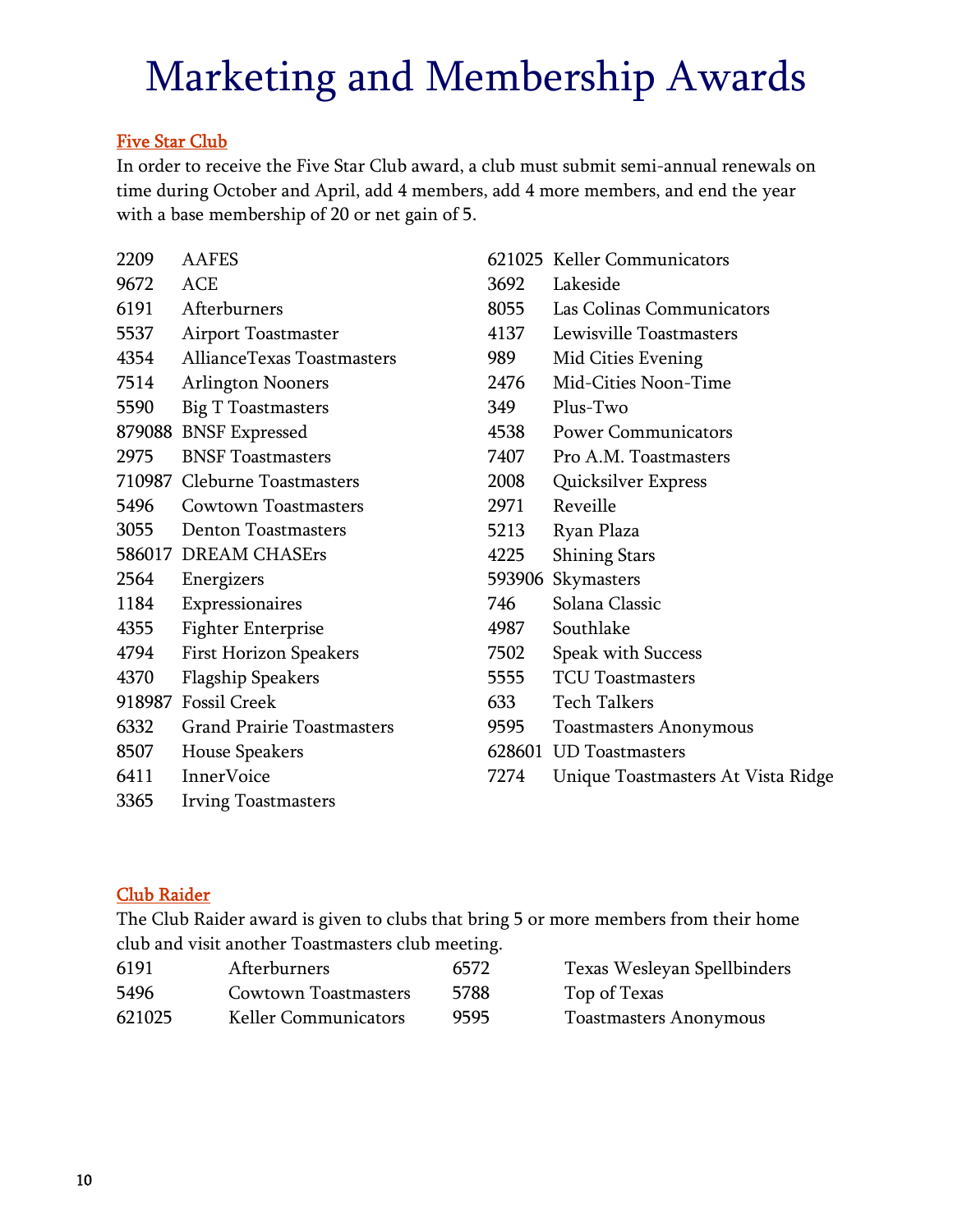### Education Awards

#### Competent Communicator (CC)

Allen, John Ed Alvarez, Barbara Ann Amardor, Genaro Anders, Tonja L Armstrong, Kris Arndt, George F Bandy, Shellye Ranae Barajas, Jose J Bauer, David L Beesley, Charlotte Berwick, Jody Lynne Birt, Annette C. Bland, Ronald R. Boepple, Keith Emerson Bourcier, Etienne Bratton, James Brawley, Stephanie Rose Brown, Dawn Renee Brown, Ronald Ray Brubaker, Doug D Buch, Ronald Wayne Buford, Blake C. Bunata, Laura M. Burger, Jan W. Casey, Kathleen Ann Charters, Stephen M. Charyulu, Jyothi S Chauncey, Joe W. Cherry, Charles D. Cherry, Sue Elizabeth Clark, Kim Clark, Ronald B. Clingenpeel, Glenn Christopher Coker, Joel D Collins, Latrice Corley, Denise Cox, Penny Coyne, Patrick H. Cozby, Oliver Ray (2)

Crenshaw, Mike Crist, Kyle Croy, Dede J Cunningham, Diane E. Curtis, Darryl Davis, Erika Davis, Robert Dawson, Frankie Deaner, Michael A Dewitt, Lyndon Driscoll, Sherry Dunn, Noralee Durrani, Mariam K. Ellis, Ron Evenson, Jason W. Faircloth, Louise Fangue, James Feltman, Mary L. (2) Ferguson, Krissania S. Filarowicz, Jane H. Fontaine, Julia Foster, Dodi D. Friberg, J Ben R Garcia, Louisa V. Gardner, Jayne Ghosh, Sumita Chowdhury Gilman, Sidney L. Giordano, Mary C Glenn, Christopher Guthrie, Ann Hall, Laurie L Hansen, James Bradley Happ Starr, Charles W. Harold, Curtis Harper, Henry L Harris, Ellen L. Harris, Vanessa Harris, William E. Hart, Melissa L. Harvey, Rebecca J.

Hawkins, Jarrette A. Herbert, Fred S. Hernandez, Joshua Herring, Holly Heyen, Anna Keturah Hollis, Priscilla Ann Holloway, Peggy J. Howard, Angela Dawn Hubbell, Jeff Hudgins, Jackie Ivie, Cathy Jacob, Thomas Jakkamsetti, Deepa Jani, Rucha D. Jaworski, Anna M. Jiang, Yong Johnson, Gretchel A. Jones, Angela S. Jones, Parris K. Jordan, Bonnie Kelsoe, April King, John P. Kinser, Michael Kirkpatrick, Winston D Klimski, Sharon Kolpanen, Kristi Lynn Kornblum, Stephen L. Krause, Kurt Landers, JoDelle LEGAN, ROSITA J Lewis, Grady Scott Lollar, Jerry W. Loop, Todd Miller Lunski, Kent A. Madaffari, Debbie Martin, Collin Michael Martin, Victor T. Mathieson, Matt McAdams, Jerry Lynn McCain, Dennis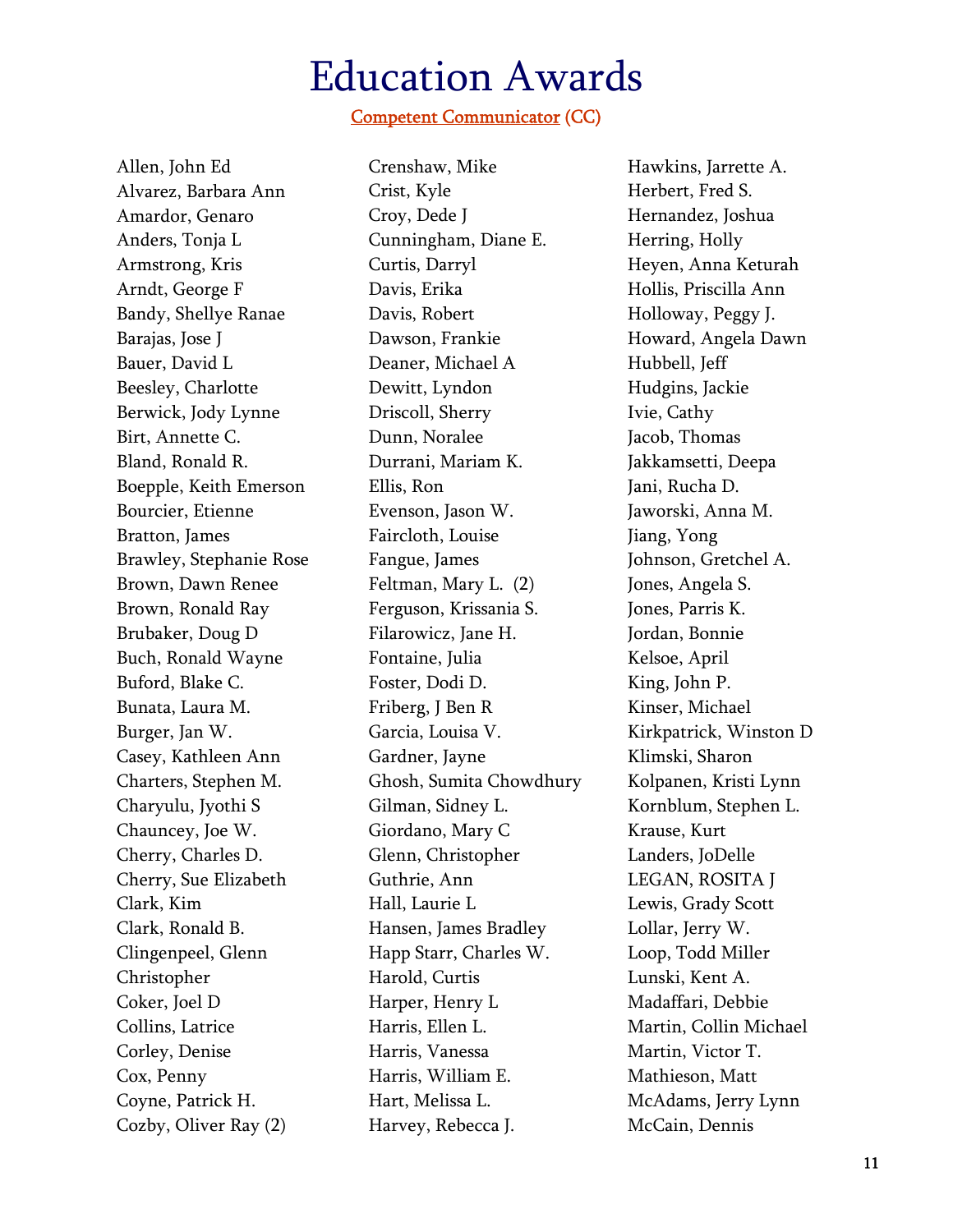### Education Awards

#### Competent Communicator (CC)

McCallister, David E. McCarthy, John E. McConnell, Tracy McFatridge, Pamela J. McLeroy, Bart Mills, Jennifer Anne Mitcham, Jason Paul Monahan, James Monschke, Jeffrey Morgan, Barbara B. Morgan, Britt T. Morrison, Jill P Mosier, Ryan D. Nichols, Christopher T. Reese, Allan Nunez, Juan E. Oommen, Laila Opdycke, Quincy R. Opdycke, Rachel J Pal, Gauravi Paredes, Julio Parsons, Tom Patel, Rakesh Shirish Patton, Diana C.

Pearcy, Angela A. Peerboom, Chad Perez, Margie Pettie, Sebon Phillips, Leah D Piacente, Carlo Pinones, Ernestina Potts, Brenda J Quick, Pat A Ragsdale, Quineka S. Randle, Tisha D Ray, Zyrone D. Redder, Russell L. Richardson, James Richardson, Tiffany Robinson, Brandi Rodriguez, Annette Rousseau, Ann Marie Salter, Darrall Leon Samuelson, Gary M. Samuelson, Rhealyn Santy, Michael C Schneider, Harold C.

Schwarzer, Hester W. Selman, Verletta A. Sen, Sandip Shamroukh, Sameh Silva, Luiz A Sleeper, Paul Small, Tony M. Smalls, Derwin Smillie, Andrew Smith, Darren Smith, Reed Kelley Smith, Sharon Bernice Stanton, Joyce Presley Stevens, Carl T Stoker, Elaine Strickler, Patsy Swann, James E. Swann, James E. Taitt, Maurice Eugene Taylor, Beth Taylor, Susan L. Tenison, Karen S. Terrell, Randy Thiruvallarai, Sathyanarayanan K.

 Thorsheim, Michelle Tillman, David M. Tran, Trinh D Trione, Amy Tuladhar, Prakash R. Turner, Coretta D. Turner, Dwala L Valdez, Alexander F. Vance, Larry Arlo Viveros, Jack E Viveros, Patricia Walker, Mary E. Waller, Bruce Wayne Wang, Difei Michael Wessel, Janice Wheel, Chris Whisonant, Ashley Wilmott, Courtney S Wolbrink, Marie-Laure C. Wood, Sylvia Hernandez Wroblewski, Roxana V. Yan, Xiaochu Zuercher, David

Advanced Communicator

#### Bronze (ACB)

Adamson, Amber T. Austin, Anthony Bailey, Tammy Bay, Terry Bayes, Michelle Benton, Mary Alice Chapman, Eslyn Clark, Ronald B. Cotter, Kenneth D. Craft, Barbara L. Francis, Laquetta Ghio, Robin S. Gore, Tim Starr, Charles W. Harris, Shawneequa M. Hill, Germon Earl

James, Victor D. Janjua, Adnan Johnson, Jeff Johnson, Vickie L Keith, Stephen H. Knefely, Carolyn K. Knight, Pamela Faye Knighton, James Kornegay, Shawn Lebsack, Scott A. Leeth, Marina Nina Lindberg, David A. Main, Tonya Sue Martin, David D. Mason, Laura M. Maurer, Seda

McCallister, David E. McKee, Shirley Meier, Michael Scott Mims, Marylee Mize, Jonathan L Morris, Barbara S. Muppala, Indu K. Murphy, John F. Pace, Valarie Sue Parker, James W. Plowman, Scott Powers, Yvette C. Rachels, Mark E. Rose, Jonathan Ross, Conda D. Roth, David W.

Roth, Mary Ruiz, Javier Savage, Louella M. Sayed Ali, Jameela Schroll, Mary R. Shook, Kathy Sparks, Robert A. Stevens, Matthew J. Stukel, Russ Thomas, David J. Timmerman, Samuel P Viveros, Patricia Watson, John Wolbrink, Marie-Laure C. Worden-Harris, Donna L. Yapo, Patrice O.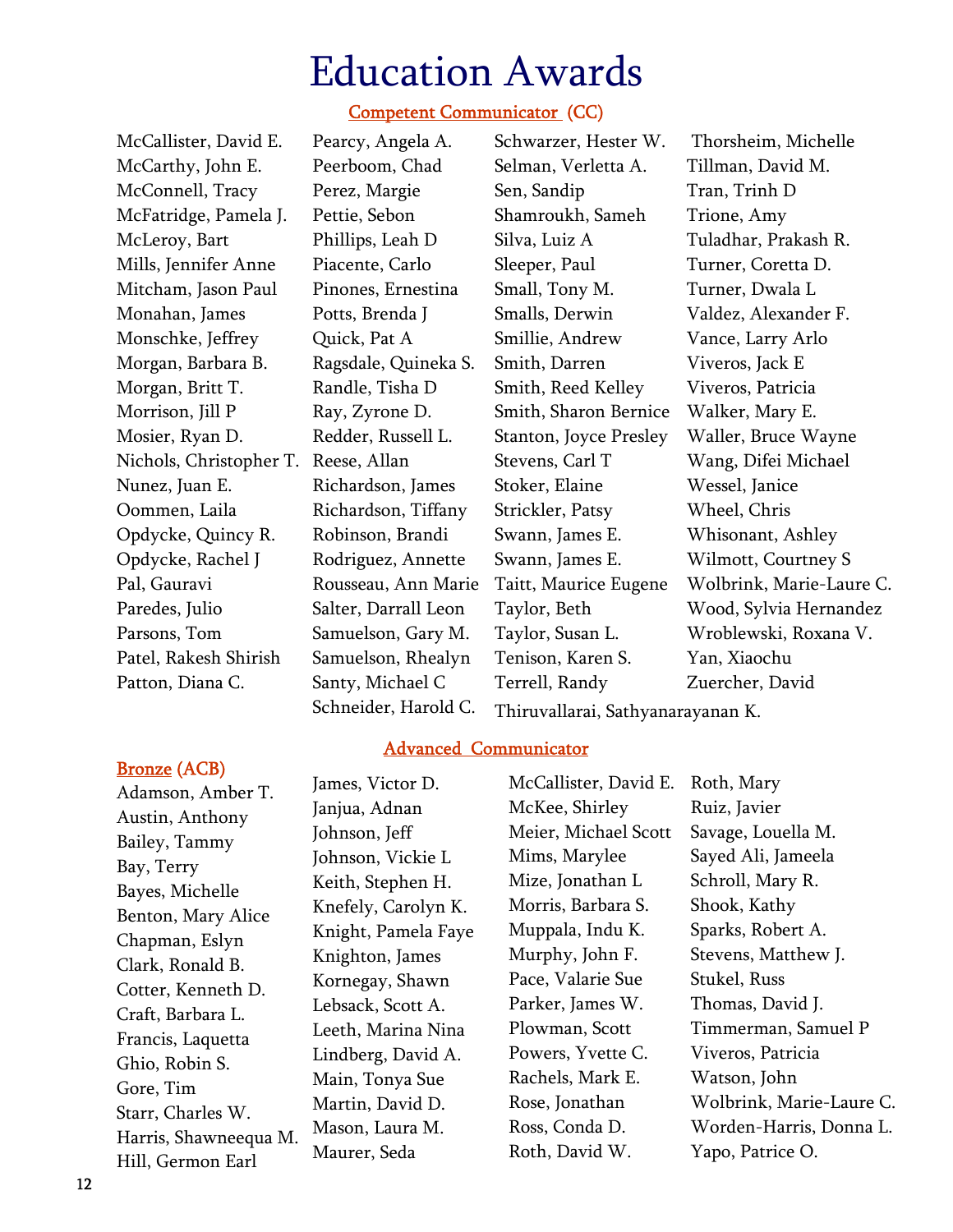#### Advanced Communicator

#### Silver (ACS) Gold (ACG)

| King, Edward J.<br>Annavajhula, Ananta S. |
|-------------------------------------------|
| Lalani, Salim S                           |
| Loney, Michael C.                         |
| Misquez, Claire A.                        |
| Morgan, Barbara B.                        |
| Morris, Barbara S.                        |
| Nickerson, Larry                          |
| Patton, Diana C.                          |
| Richard, Diana F                          |
| Shephard, Raun B.                         |
| Sutterfield, Tammy                        |
| Wyatt, Gregory D.                         |
| Ybarra, Sam H.                            |
|                                           |

#### Competent Leader (CL)

Armstrong, Kris Arndt, George F Blackwell, Teresa J. Bratcher, Teresa Bratton, James Brister, Candace K Brown, Antoinette Carpenter, Teri L. Conner, Claudia J Cozby, Oliver Ray Crenshaw, Mike Faircloth, Louise Feltman, Mary L. (2) Fisher, Sunni Frias, Lydia R. Gaus, Karen P. Guthrie, Ann Starr, Charles W. (2) Happ Starr, Charles W. Hart, Melissa L. Hudgins, Jackie Hueber, Barbara Jiang, Yong Johnson, Dawana M. Kirkland, D. K. Leeth, Marina Nina Mason, Laura M.

McCallister, David E. McKinney, Sandra K Metz, John P. Misquez, Claire A. Misquez, Henry Morris, Barbara S. Nowell, Joanie Patton, Diana C. Peerboom, Chad Perry, Jon Pick, Gregory Allen Quick, Pat A Randle, Tisha D Richard, Diana F Russell, Scott Samuelson, Gary M. Samuelson, Gary M. Soares, Oscar Marques Sparks, Robert A. Swope, Nancy Fay Terrell, Randy Thaikkendiyil, Gayathri Upton, Kathy Walker, Mary E. Warman, Roger Yan, Xiaochu

Calame, Craig Clay, Harry Corley, Denise Cozby, Oliver Ray Cross, Jim T. Faircloth, Louise Foster, Dodi D. Gardner, Marcheta Starr, Charles W. Horton, Rosemary Misquez, Claire A. Morgan, Barbara B. Warmbrodt, Cindy M. Morrison, Linda K. Moss, Joseph A. Nelson, Louisa C. Rose, James Conrad Rose, Tawn Allen Samuelson, Gary M. Schenk, Helen L. Sheaffer, Scott Shephard, Raun B. Taitt, Maurice Eugene Terrell, Randy

### Advanced Leader

#### Bronze (ALB)

Bailey, Tammy Brown, Dawn Renee Cozby, Oliver Ray (3) Faircloth, Louise Fisher, Sunni Gaus, Karen P. Starr, Charles W. Hodgson, David Kelsoe, April Kirkland, D. K.

Leeth, Marina Nina Mathieson, Dorothy J. McCallister, David E. (2) McKee, Shirley Misquez, Claire A. Patton, Diana C. Perry, Jon Samuelson, Gary M. (3) Teixeira, Jacqueline Terrell, Randy (3)

#### Silver (ALS)

Calame, Craig Chilton, Jeanie M. Clark, Ronald B. Clay, Harry Corley, Denise Cozby, Oliver Ray Faircloth, Louise Feltman, Mary L. Foster, Dodi D. Helton, Jody E. Hendrick, Toni R. Horton, Rosemary James, Victor D. McCallister, David E. Morgan, Barbara B. Morrison, Linda K. Nelson, Louisa C. O'Neal, Kyle David Orthwein, Stephen D. Patton, Diana C. Sefcik, Betty L. Shephard, Raun B. Swann, James E. Taitt, Maurice Eugene Terrell, Randy Wyatt, Gregory D.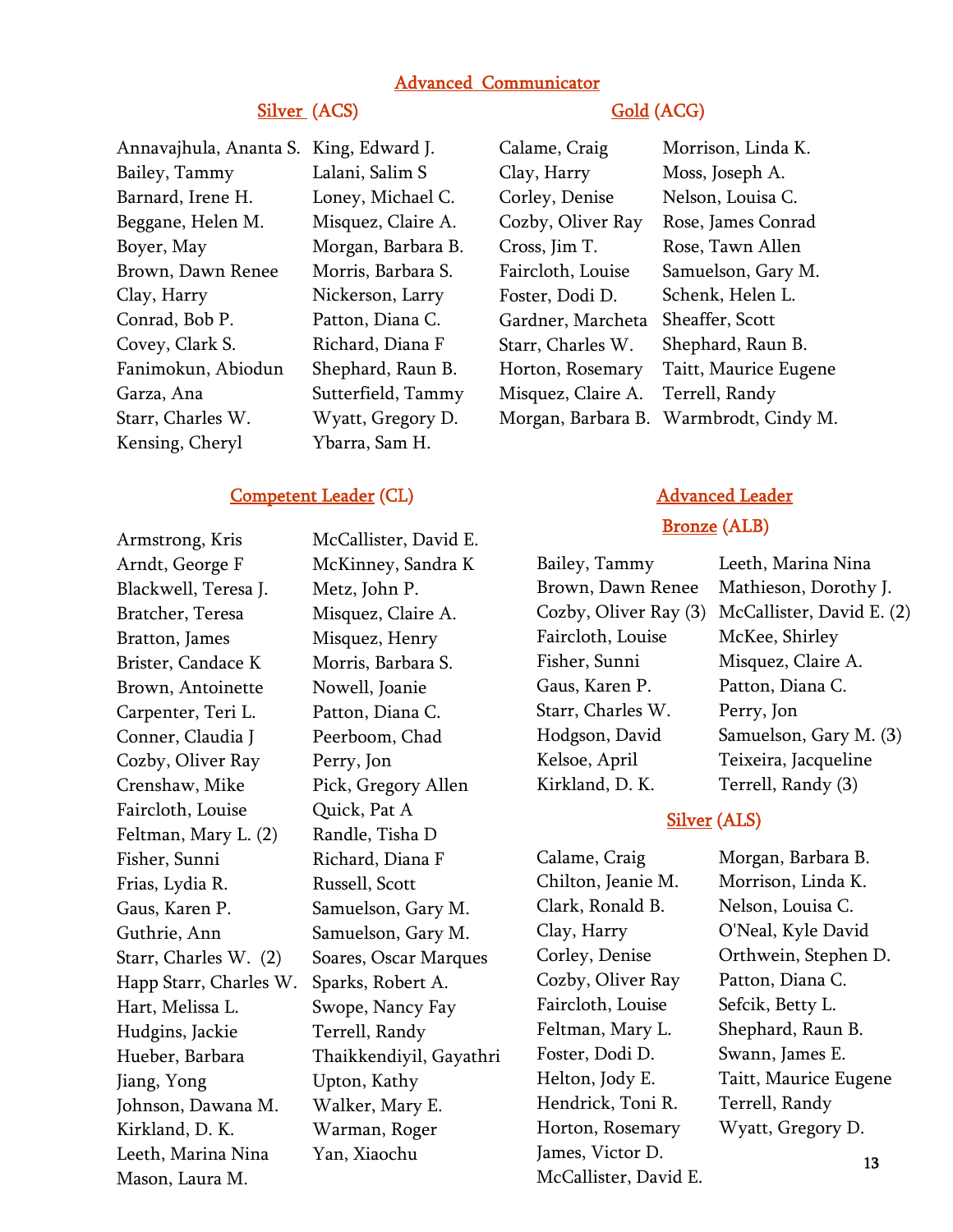#### Competent Leader (OCL)

Alvarez, Barbara Ann Anders, Tonja L Bass, Diane Berwick, Jody Lynne Boyer, May Castillo, Adrian Chapman, Eslyn Cherry, Charles D. Clay, Harry Corley, Denise Cozby, Oliver Ray (2) Craig-Phillips, Stephanie Davis, Robert Ditto, Ruby M. Durrani, Mariam K. Faircloth, Louise Feltman, Mary L. Ferguson, Krissania S. Fory, Ronald P. Fry, Randel Garcia, Rafael Ghosh, Sumita Chowdhury Gleason, John Gore, Tim Granone, Teresa M.

Hansen, James Bradley Starr, Charles W. (5) Hardin, Richard W. Harris, Vanessa Hauser, Bret R. Hill, Germon Earl (2) Hill, Virginia H. Holman, Lori Lynn Hughes, Ruth Mershon Hutyra, Jerry E. Kincaid, Audette Kirkpatrick, Winston D Klimski, Sharon Martinez, Robert McCain, Dennis McCallister, David E. (2) McConnell, Tracy Lee Miller, Betty Lou Miller, Terri Mims, Marylee Moffett, Leigh Ann Morrison, Linda K. Neri, Patricia G. Parsons, Tom Patton, Diana C. Perez, Judy L.

#### Distinguished Toastmaster

Calame, Steven Craig Chilton, Jeanie M. Clark, Ronald B. Clay, Harry Corley, Denise Cozby, Oliver Ray Faircloth, Louise Feltman, Mary L. Foster, Dodi D.

Gardner, Marcheta Helton, Jody E. Hendrick, Toni R. Horton, Rosemary McCallister, David E. Morgan, Barbara B. Morrison, Linda K. Nelson, Louisa C. O'Neal, Kyle David

Prentice, Beverly E Ragan, David A Rich, Shirley A. Roberson, Evelyn A. Ross, Conda D. Roth, David W. Rousseau, Ann Marie Ruiz, Javier Samuelson, Gary M. (3) Sayed Ali, Jameela Schenk, Helen L. Sims, Robert Charles Smalls, Derwin Stevens, Carl T Stukel, Russ Swann, James E. Taitt, Maurice Eugene (2) Taylor, Beth Terrell, Randy (6) Trigg, Hampton H. Vaughan, Suzette E Walker-Brooks, Vicky White, Mark C. White, Rachel Marie Wood, Sylvia Hernandez Ybarra, Sam H.

Orthwein, Stephen D. Sefcik, Betty L. Shephard, Raun B. Swann, James E. Taitt, Maurice Eugene Terrell, Randy Warmbrodt, Cindy M.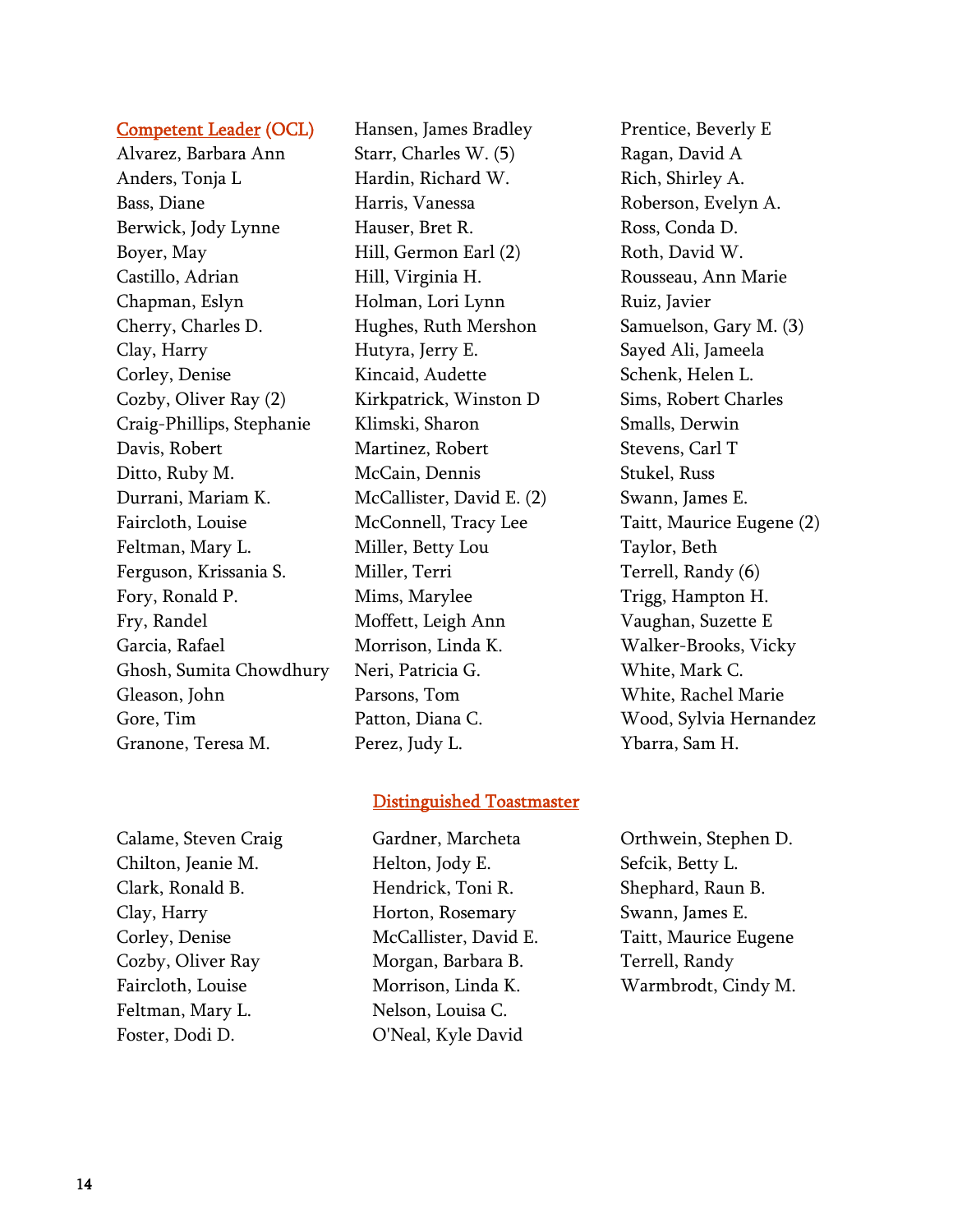### Education Awards

#### Super 7 Award

Clubs that have all seven officers attend district sponsored training during each period are awarded with the Super 7 award ribbon for each period.

#### Fall 2007

| 2209    | <b>AAFES</b> Toastmasters         | 7351            | Fish Pond                         |         | 1058203 Oak Cliff Communicators    |
|---------|-----------------------------------|-----------------|-----------------------------------|---------|------------------------------------|
| 9672    | ACE                               | 4370            | <b>Flagship Speakers</b>          | 349     | Plus-Two                           |
| 4109    | <b>Advancing Speakers</b>         | 918987          | <b>Fossil Creek Toastmasters</b>  |         | 1061347 Public Health Speakers     |
| 5537    | <b>Airport Toastmasters</b>       | 1068215         | Going Postal                      |         | 1082330 Ryder TMC Toastmasters     |
| 4354    | AllianceTexas Toastmasters        | 6332            | <b>Grand Prairie Toastmasters</b> |         | 1082792 Savvy Sayers               |
| 7514    | <b>Arlington Nooners</b>          | 8507            | House Speakers                    | 629     | Six Twenty Nine                    |
| 808279  | ATD Toastmasters                  | 3365            | <b>Irving Toastmasters</b>        | 593906  | Skymasters                         |
| 5590    | Big T Toastmasters                | 1052163 J-Toast |                                   | 897575  | Star-Telegram                      |
| 2975    | <b>BNSF</b> Toastmasters          | 621025          | Keller Communicators              | 7502    | Successful Speakers                |
| 706449  | <b>Burleson Toastmasters</b>      | 8055            | Las Colinas Communicators         | 1082229 | <b>Texas Toasters</b>              |
| 7160    | <b>Business Wise Toastmasters</b> | 4137            | Lewisville Toastmasters           | 6572    | Texas Wesleyan Spellbinders        |
| 1043559 | Citi Mustangs                     | 761119          | Manna Toastmasters                | 9595    | <b>Toastmasters Anonymous</b>      |
| 710987  | Cleburne Toastmasters             | 733879          | Marine Creek Toastmasters         | 825     | Top Notch Toastmasters             |
| 771978  | <b>Connection Communicators</b>   |                 | 1082726 Medtronic Toasters        |         | 1002109 Waco Wordsmiths            |
| 5496    | Cowtown Toastmasters              | 2278            | Microsoft LC                      |         | 1046272 Xerox Capital Toastmasters |
| 3055    | <b>Denton Toastmasters</b>        | 989             | Mid Cities Evening                | 918560  | <b>XworX</b> Toastmasters          |
| 591399  | <b>EFW</b>                        | 2476            | Mid-Cities Noontime               |         |                                    |

#### Winter 2007-2008

| 5537            | <b>Airport Toastmasters</b>      | 8055   | Las Colinas Communicators          |
|-----------------|----------------------------------|--------|------------------------------------|
| 7514            | <b>Arlington Nooners</b>         | 733879 | Marine Creek Toastmasters          |
| 6810            | <b>Bell Helicopter</b>           | 6040   | <b>Masters of Speaking</b>         |
| 879088          | <b>BNSF Expressed</b>            |        | 1082726 Medtronic Toasters         |
| 1126301         | Chrysler Financial               | 349    | Plus-Two                           |
|                 | 1043559 Citi Mustangs            |        | 1061347 Public Health Speakers     |
| 710987          | Cleburne Toastmasters            |        | 1082330 Ryder TMC Toastmasters     |
| 771978          | <b>Connection Communicators</b>  |        | 1082792 Savvy Sayers               |
| 5496            | <b>Cowtown Toastmasters</b>      | 633836 | Speakers Exchange                  |
|                 | 1129074 DFWAE Toastmasters       | 768318 | Speaking With Class                |
| 586017          | Dream Chasers Toastmasters       |        | 1082229 Texas Toasters             |
| 6102            | <b>FAA Toastmasters</b>          | 6572   | Texas Wesleyan Spellbinders        |
|                 | 918987 Fossil Creek Toastmasters | 760    | T-Toasters                         |
|                 | 1068215 Going Postal             | 6338   | TV Toastmasters                    |
| 1052163 J-Toast |                                  | 3671   | Verbal Eyes                        |
| 621025          | <b>Keller Communicators</b>      | 305    | Wichita Falls                      |
|                 | 1111269 La Quinta Toastmasters   |        | 1046272 Xerox Capital Toastmasters |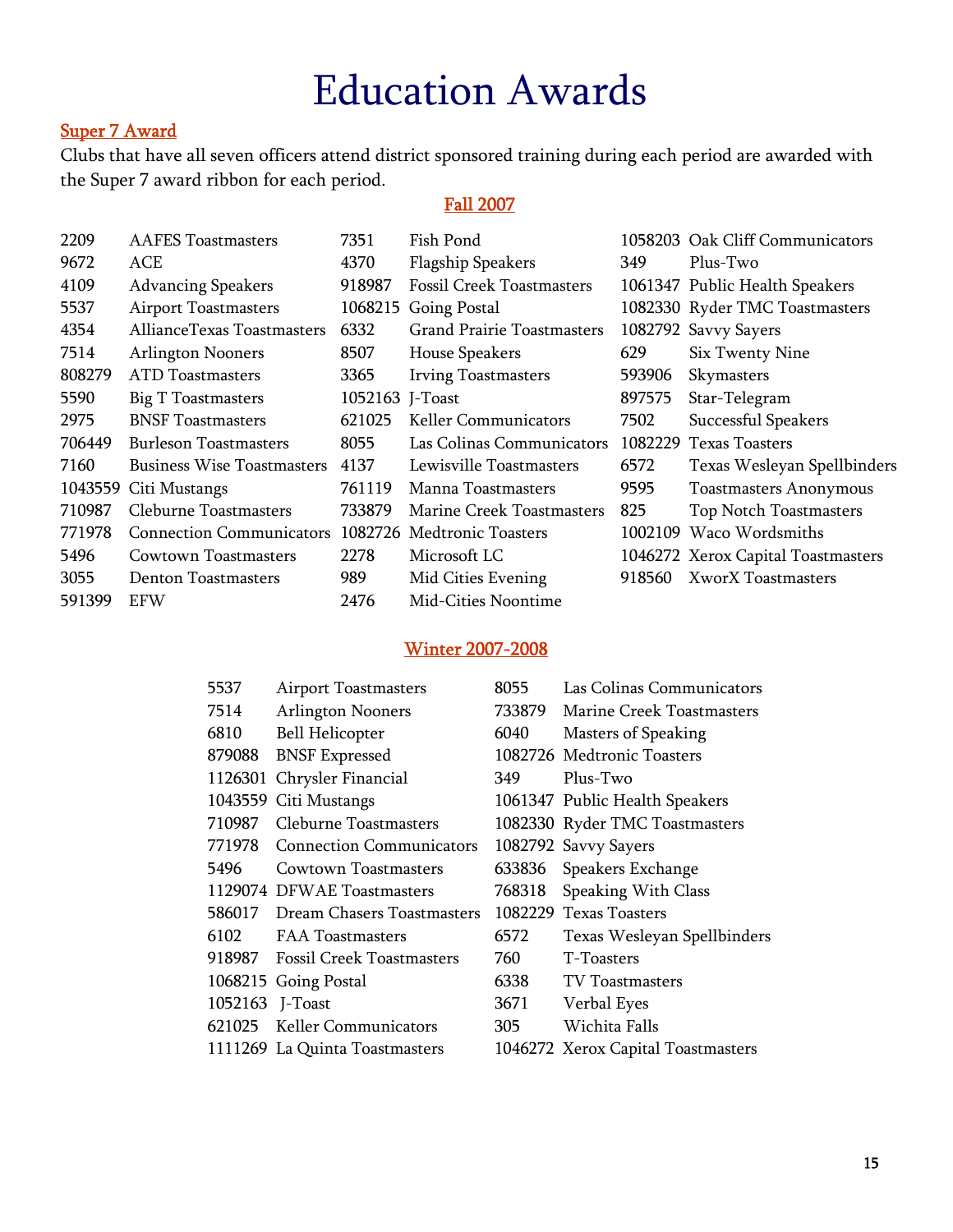### Pacesetter Award

Clubs can achieve the Pacesetter award by exceeding each of their four primary distinguished club program goals by one. Clubs may receive up to four Pacesetter awards.

| <b>Excellence in Education</b> | 5+ Competent Communicator Awards |
|--------------------------------|----------------------------------|
| 959155                         | A-Team                           |
| 5496                           | <b>Cowtown Toastmasters</b>      |
| 4370                           | <b>Flagship Speakers</b>         |
| 3692                           | Lakeside                         |
| 8055                           | Las Colinas Communicators        |
| 4987                           | Southlake                        |
|                                |                                  |

#### Excellence in Education 3+ Advanced Communicator Awards

| 9646   | Aegonizers                     |
|--------|--------------------------------|
| 7514   | <b>Arlington Nooners</b>       |
| 5496   | Cowtown Toastmasters           |
| 3055   | <b>Denton Toastmasters</b>     |
| 586017 | Dream Chasers                  |
| 4137   | Lewisville Toastmasters        |
| 5922   | Nissan Toastmasters            |
| 420    | North TX                       |
| 4236   | Southlake Evening Toastmasters |
| 6572   | Texas Wesleyan Spellbinders    |

Excellence in Leadership 3+ Leadership Awards

| 6191   | Afterburners                  | 2476   | <b>Mid-Cities Noontime</b>       |
|--------|-------------------------------|--------|----------------------------------|
| 5537   | <b>Airport Toastmaster</b>    | 420    | North TX                         |
| 7514   | <b>Arlington Nooners</b>      | 3006   | <b>Oration Plus Toastmasters</b> |
| 959155 | $A$ -Team                     | 1415   | Plymouth Park                    |
| 7277   | <b>Baylor Orators</b>         | 7407   | Pro A.M. Toastmasters            |
| 5590   | <b>Big T Toastmasters</b>     | 5558   | <b>Sheppard Communicators</b>    |
| 5496   | <b>Cowtown Toastmasters</b>   | 4225   | <b>Shining Stars</b>             |
| 3055   | <b>Denton Toastmasters</b>    | 4987   | Southlake                        |
| 586017 | Dream Chasers                 | 4236   | Southlake Evening                |
| 4370   | <b>Flagship Speakers</b>      | 633    | Speak With Success               |
| 676842 | Heart of Texas Bridge Gappers | 633836 | Speaker's Exchange               |
| 638381 | <b>Hewitt Fastenators</b>     | 897575 | Star-Telegram                    |
| 3365   | <b>Irving Toastmasters</b>    | 6572   | Texas Wesleyan Spellbinders      |
| 621025 | <b>Keller Communicators</b>   | 9595   | <b>Toastmasters Anonymous</b>    |
| 3692   | Lakeside                      | 825    | <b>Top Notch Toastmasters</b>    |
| 8055   | Las Colinas Communicators     | 4963   | Weatherford                      |
| 6040   | <b>Masters of Speaking</b>    | 305    | Wichita Falls                    |
|        |                               |        |                                  |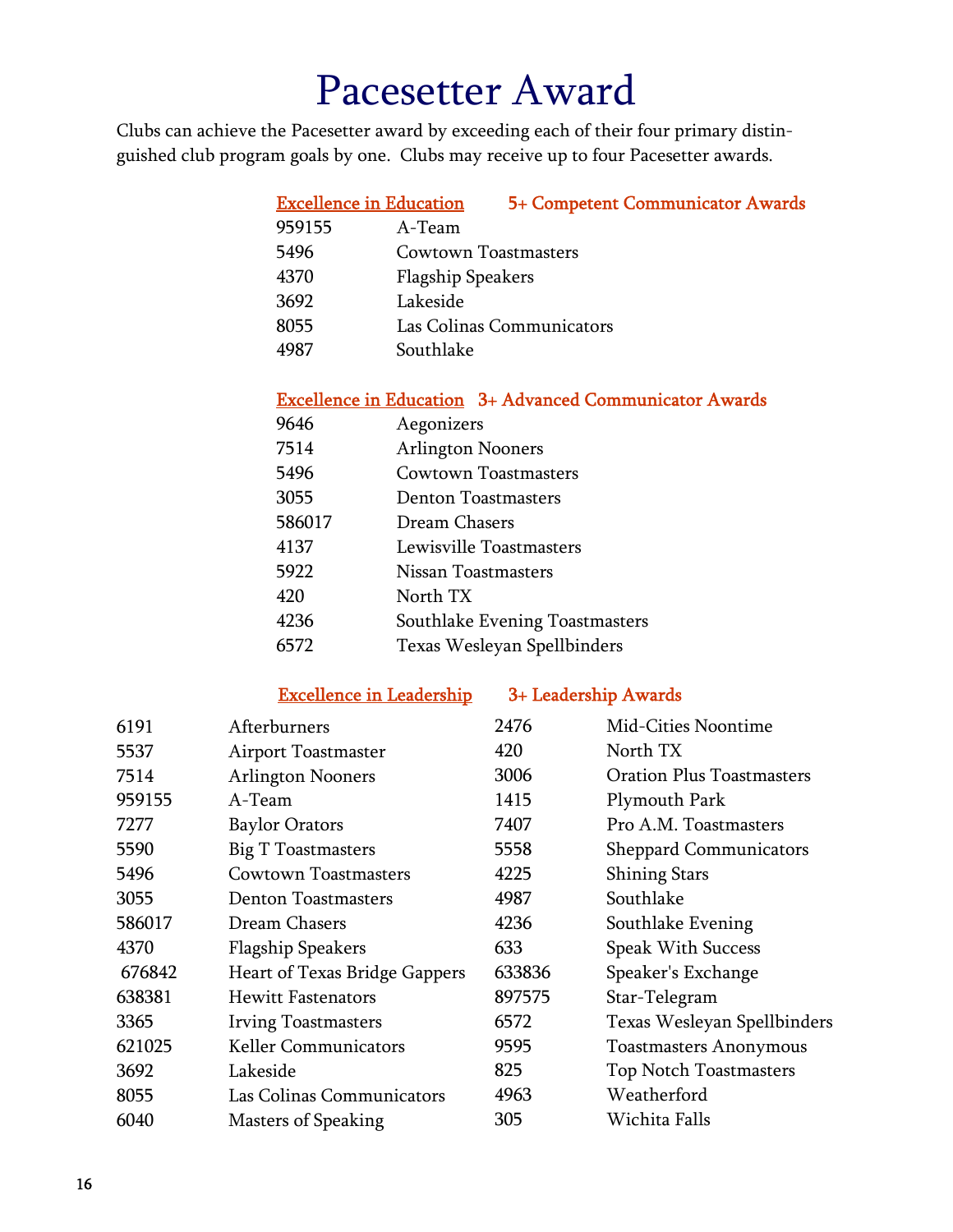### Excellence in Marketing 9+ New Members

| 6191   | Afterburners                         | 3006    | <b>Oration Plus</b>                |
|--------|--------------------------------------|---------|------------------------------------|
| 5537   | <b>Airport Toastmasters</b>          | 6497    | Phi Rappa Yappa                    |
| 7514   | <b>Arlington Nooners</b>             | 349     | Plus-Two                           |
| 5590   | Big T Toastmasters                   | 7407    | Pro A.M. Toastmasters              |
| 2975   | <b>BNSF Toastmasters</b>             | 2008    | Quicksilver Express                |
| 706449 | <b>Burleson Toastmasters</b>         | 5213    | Ryan Plaza                         |
| 7160   | <b>Business Wise Toastmasters</b>    | 676840  | Samaritan Toastmasters             |
| 771978 | <b>Connection Communicators</b>      | 1082792 | <b>Savvy Sayers</b>                |
| 5496   | <b>Cowtown Toastmasters</b>          | 5558    | Sheppard Communicators             |
| 1630   | <b>Caremark Advance Articulators</b> | 4225    | <b>Shining Stars</b>               |
| 3055   | <b>Denton Toastmasters</b>           | 593906  | Skymasters                         |
| 586017 | Dream Chasers Toastmasters           | 783227  | <b>SOL</b> Toastmasters            |
| 4794   | <b>First Horizon Speakers</b>        | 746     | Solana Classic                     |
| 4370   | <b>Flagship Speakers</b>             | 4987    | Southlake                          |
| 6332   | <b>Grand Prairie Toastmasters</b>    | 4236    | Southlake Evening                  |
| 3365   | <b>Irving Toastmasters</b>           | 633     | <b>Speak With Success</b>          |
| 3692   | Lakeside                             | 633836  | Speakers Exchange                  |
| 8055   | Las Colinas Communicators            | 897575  | Star-Telegram                      |
| 9916   | <b>LM AeroSpeakers</b>               | 5555    | <b>TCU Toastmasters</b>            |
| 1286   | <b>Lonestar Toastmasters</b>         | 6572    | Texas Wesleyan Spellbinders        |
| 3178   | Longhorn Toastmasters                | 9595    | <b>Toastmasters Anonymous</b>      |
| 733879 | Marine Creek Toastmasters            | 825     | Top Notch Toastmasters             |
| 6040   | <b>Masters of Speaking</b>           | 7274    | Unique Toastmasters At Vista Ridge |
| 2278   | Microsoft LC                         | 4567    | <b>VHA</b> Toastmasters            |
| 5922   | Nissan Toastmasters                  | 4963    | Weatherford                        |
| 420    | North TX                             | 918560  | <b>XworX Toastmasters</b>          |
|        | 1058203 Oak Cliff Communicators      |         |                                    |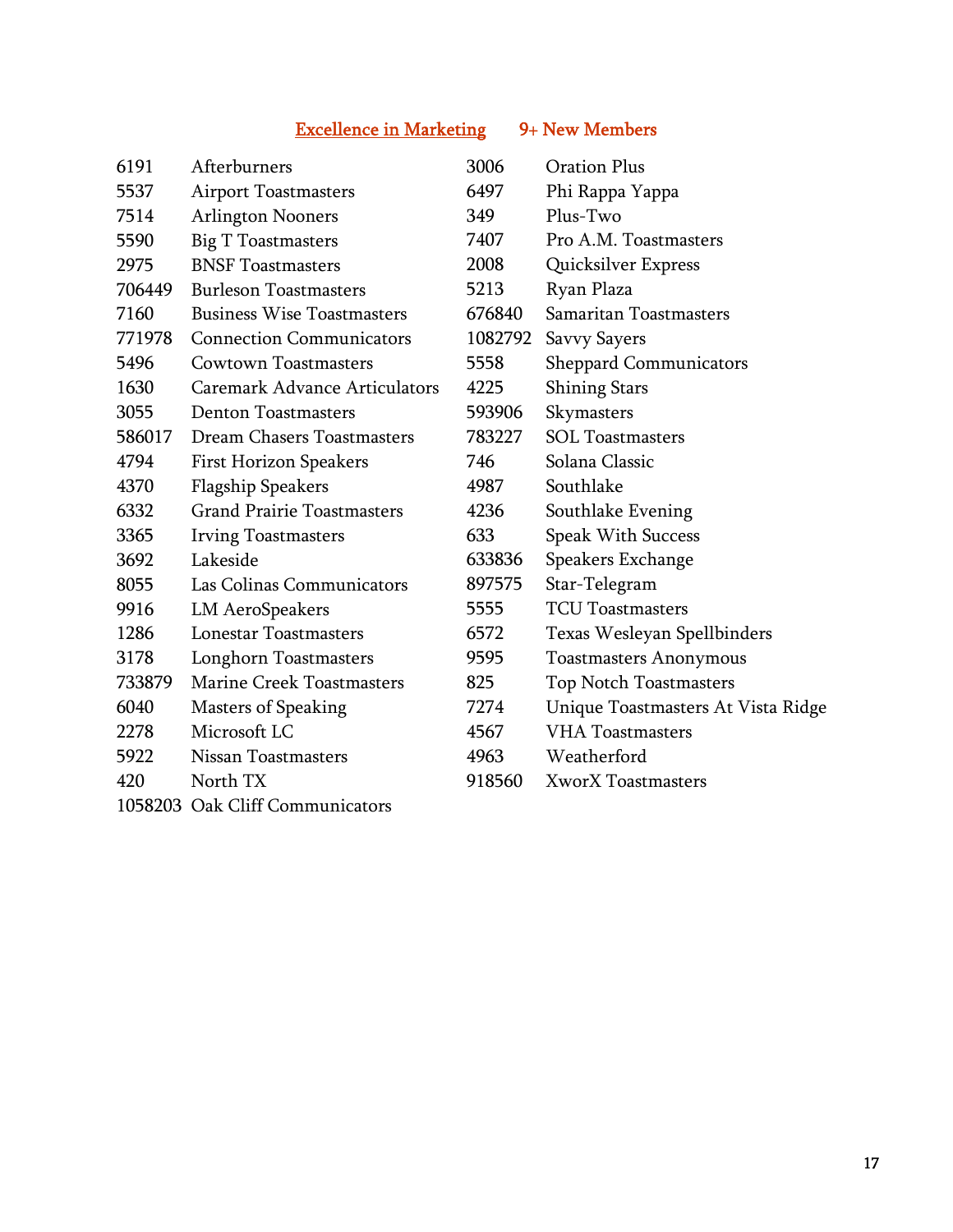### Governor Awards

#### Golden Gavel Clubs

Clubs with well-run, lively, and educational meetings that meet the needs of their members earn the Golden Gavel Award. This award is recognized with a patch which can be sewn on the club banner, and is awarded once every six month term to a club.

| 6191    | Afterburners                  |
|---------|-------------------------------|
| 5537    | <b>Airport Toastmasters</b>   |
| 5496    | <b>Cowtown Toastmasters</b>   |
| 586017  | Dream Chasers                 |
| 988129  | Eagle 1                       |
| 4370    | <b>Flagship Speakers</b>      |
| 1144275 | Healthmasters                 |
| 3365    | <b>Irving Toastmasters</b>    |
| 621025  | <b>Keller Communicators</b>   |
| 3178    | Longhorn                      |
| 349     | Plus Two                      |
| 7407    | Pro A.M. Toastmasters         |
| 1150611 | Royal Speakers                |
| 593906  | Skymasters                    |
| 746     | Solana Classic                |
| 4987    | Southlake Toastmasters        |
| 4236    | Southlake Evening             |
| 633     | <b>Speak with Success</b>     |
|         | 1150632 Statesman Speakers    |
|         | 1137495 Toast Captains        |
| 9595    | <b>Toastmasters Anonymous</b> |

#### D25 Elite Members

Each member of District 25 Club is challenged to complete a minimum number of requirements in Membership, Education, and Service each calendar year. Once complete, candidates are awarded the exclusive D25 Elite Member Award.

| George Arndt    | Oliver Cozby     | Sally LinnDavid     | Conda RossGary       |
|-----------------|------------------|---------------------|----------------------|
| Tammy Bailey    | Jacalyn Deaner   | McCallister         | Samuelson            |
| Michelle Bayes  | Louise Faircloth | Claire Misquez      | Rhealyn Samuelson    |
| Jody Berwick    | Mary Feltman     | Henry Misquez       | Helen Schenk         |
| Cindy Breaman   | Sunni Fisher     | Barbara MorrisLinda | Raun Shephard        |
| Candace Brister | Dodi Foster      | Morrison            | Robert Sparks        |
| Ron Clark       | Earl Hill        | Diana Patton        | <b>Bonne Stroman</b> |
| Latrice Collins | Peggy Holloway   | Pat Quick           | Maurice Taitt        |
|                 |                  |                     | Greg Wyatt           |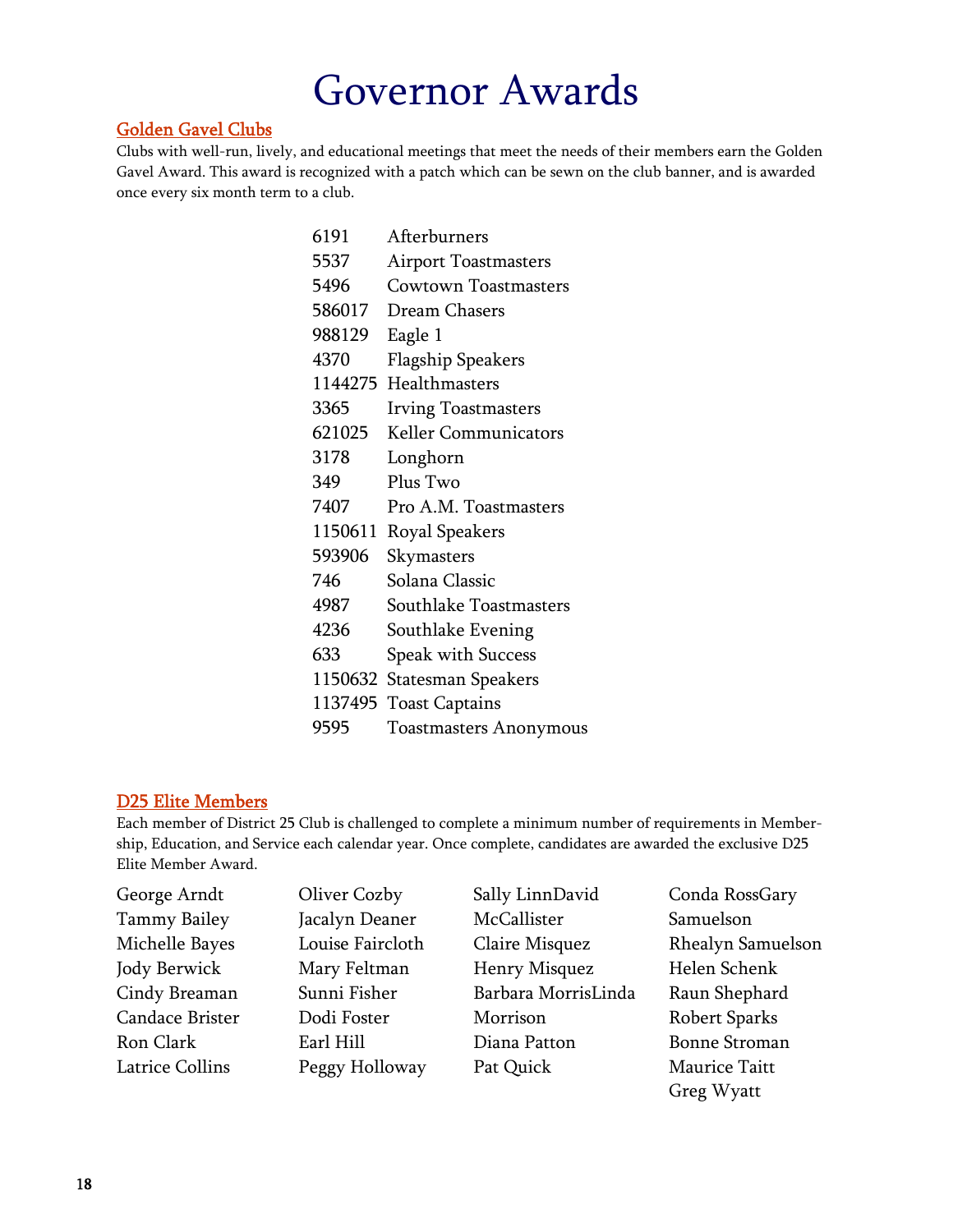#### District Governors 20+ Clubs

Clubs ending their year at charter strength (20 or more members) receive the special District Governors 20+ award.

| 6191    | Afterburners                           |
|---------|----------------------------------------|
| 5537    | <b>Airport Toastmasters</b>            |
| 7514    | <b>Arlington Nooners</b>               |
| 959155  | A-Team                                 |
| 7277    | <b>Baylor Orators</b>                  |
| 5590    | <b>Big T Toastmasters</b>              |
| 879088  | <b>BNSF Expressed Toastmasters</b>     |
| 2975    | <b>BNSF Toastmasters</b>               |
| 706449  | <b>Burleson Toastmasters</b>           |
| 1126301 | <b>Chrysler Financial Toastmasters</b> |
| 1043559 | Citi Mustangs                          |
| 710987  | <b>Cleburne Toastmasters</b>           |
| 771978  | <b>Connection Communicators</b>        |
| 5496    | <b>Cowtown Toastmasters</b>            |
| 1630    | <b>Caremark Advance Articulators</b>   |
| 3055    | <b>Denton Toastmasters</b>             |
| 1129074 | <b>DFWAE</b> Toastmasters              |
| 586017  | Dream Chasers                          |
| 988129  | Eagle 1                                |
| 591399  | <b>EFW</b>                             |
| 2564    | <b>Energizers Toastmasters</b>         |
| 1184    | Expressionaires                        |
| 6102    | <b>FAA Toastmasters</b>                |
| 4355    | <b>Fighter Enterprise</b>              |
| 4794    | <b>First Horizon Speakers</b>          |
| 7351    | <b>Fish Pond</b>                       |
| 4370    | <b>Flagship Speakers</b>               |
| 918987  | <b>Fossil Creek Toastmasters</b>       |
| 6332    | <b>Grand Prairie Toastmasters</b>      |
| 1144275 | Healthmasters                          |
| 6411    | <b>Inner VoiceToastmasters</b>         |
| 3365    | <b>Irving Toastmasters</b>             |

| 621025 | <b>Keller Communicators</b>        |
|--------|------------------------------------|
|        | 1111269 La Quinta Toastmasters     |
| 3692   | Lakeside                           |
| 8055   | Las Colinas Communicators          |
| 2278   | Microsoft LC                       |
| 420    | North TX                           |
|        | 1058203 Oak Cliff Communicators    |
| 349    | Plus-Two                           |
| 7407   | Pro A.M. Toastmasters              |
|        | 1061347 Public Health Speakers     |
| 2008   | Quicksilver Express Toastmasters   |
| 2971   | Reveille                           |
|        | 1150611 Royal Speakers             |
|        | 1082792 Savvy Sayers               |
| 4225   | <b>Shining Stars</b>               |
|        | 1171841 Siemens Toastmasters       |
| 593906 | Skymasters                         |
| 746    | Solana Classic                     |
| 4987   | Southlake                          |
| 4236   | Southlake Evening Toastmasters     |
| 633    | <b>Speak With Success</b>          |
| 897575 | Star-Telegram                      |
|        | 1150632 Statesman Speakers         |
| 5555   | <b>TCU Toastmasters</b>            |
|        | 1137495 Toast Captains             |
| 9595   | <b>Toastmasters Anonymous</b>      |
| 760    | T-Toasters                         |
| 7274   | Unique Toastmasters At Vista Ridge |
| 4567   | <b>VHA</b> Toastmasters            |
|        | 1002109 Waco Wordsmiths            |
| 305    | Wichita Falls                      |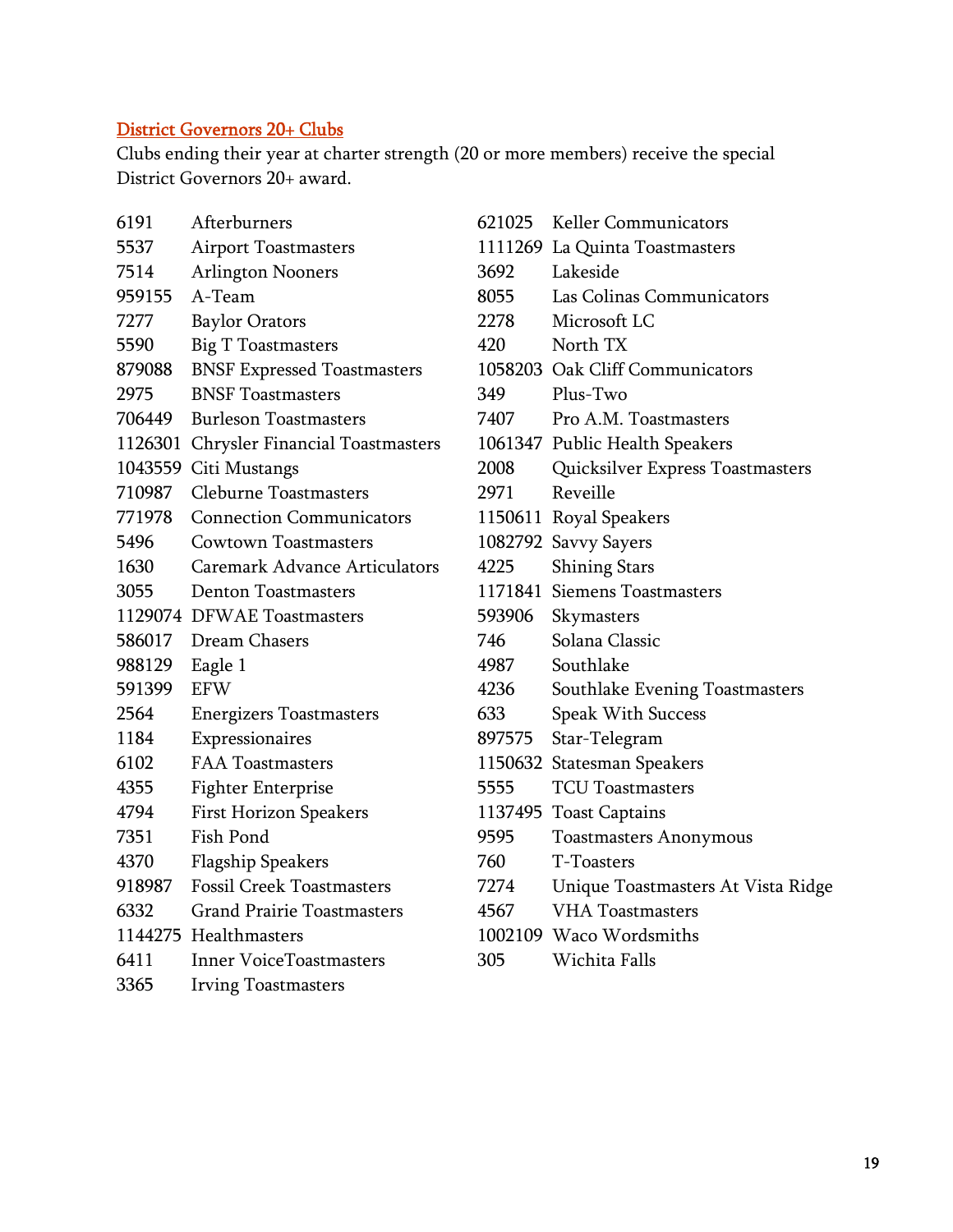# Distinguished Clubs

#### Distinguished Clubs 2007-2008

| 4355    | <b>Fighter Enterprise</b>        |
|---------|----------------------------------|
| 771978  | <b>Connection Communicators</b>  |
| 6102    | <b>FAA Toastmasters</b>          |
| 918987  | <b>Fossil Creek Toastmasters</b> |
| 9916    | <b>LM AeroSpeakers</b>           |
| 3006    | <b>Oration Plus Toastmasters</b> |
| 676840  | Samaritan Toastmasters           |
| 1082792 | Savvy Sayers                     |
| 593906  | Skymasters                       |
| 633836  | Speakers Exchange                |
| 768318  | <b>Speaking With Class</b>       |
| 7274    | Unique At Vista Ridge            |

#### Select Distinguished Clubs 2007-2008

| 959155 A-Team |                                |
|---------------|--------------------------------|
| 879088        | <b>BNSF Expressed</b>          |
| 1043559       | Citi Mustangs                  |
| 710987        | <b>Cleburne Toastmasters</b>   |
| 2564          | <b>Energizers Toastmasters</b> |
| 4794          | <b>First Horizon Speakers</b>  |
| 6411          | Inner Voice Toastmasters       |
| 5922          | Nissan Toastmasters            |
| 1415          | Plymouth Park                  |
| 2008          | Quicksilver Express            |
| 633           | <b>Speak With Success</b>      |

#### Presidents Distinguished Clubs 2007-2008

| 6191 | Afterburners                      | 420  | North TX                      |
|------|-----------------------------------|------|-------------------------------|
| 5537 | <b>Airport Toastmaster</b>        | 349  | Plus-Two                      |
| 7514 | <b>Arlington Nooners</b>          | 7407 | Pro A.M. Toastmasters         |
| 7277 | <b>Baylor Orators</b>             | 5558 | <b>Sheppard Communicators</b> |
| 5590 | <b>Big T Toastmasters</b>         | 4225 | <b>Shining Stars</b>          |
| 2975 | <b>BNSF Toastmasters</b>          | 746  | Solana Classic                |
| 5496 | Cowtown Toastmasters              | 4987 | Southlake                     |
| 3055 | <b>Denton Toastmasters</b>        | 4236 | Southlake Evening             |
|      | 586017 Dream Chasers              |      | 897575 Star-Telegram          |
| 4370 | <b>Flagship Speakers</b>          | 5555 | <b>TCU Toastmasters</b>       |
| 6332 | <b>Grand Prairie Toastmasters</b> | 6572 | Texas Wesleyan Spellbinders   |
| 3365 | <b>Irving Toastmasters</b>        | 9595 | <b>Toastmasters Anonymous</b> |
|      | 621025 Keller Communicators       | 825  | <b>Top Notch Toastmasters</b> |
| 3692 | Lakeside                          | 4567 | <b>VHA</b> Toastmasters       |
| 8055 | Las Colinas Communicators         | 4963 | Weatherford                   |
| 6040 | <b>Masters of Speaking</b>        | 305  | Wichita Falls                 |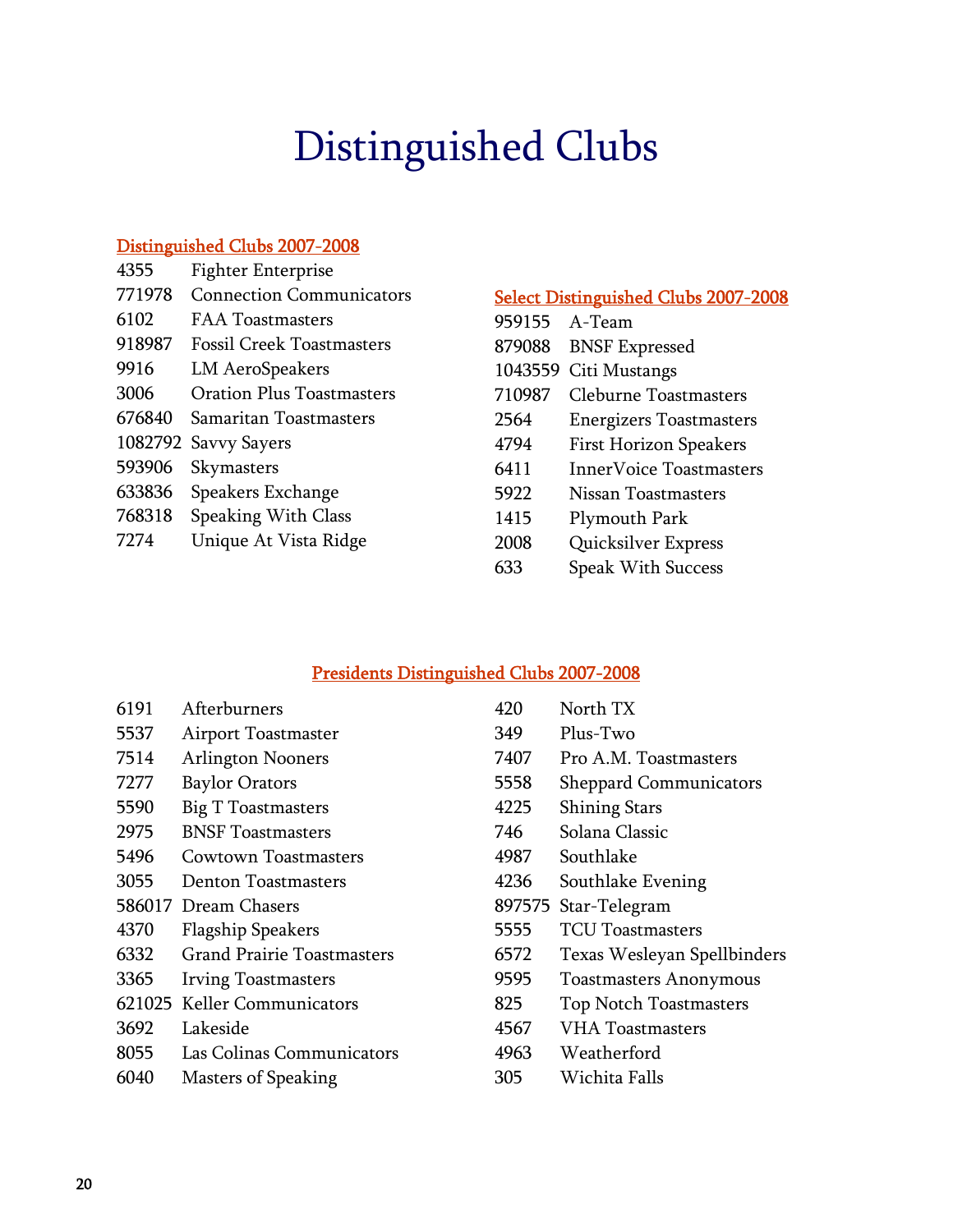#### Kaizen Award

District 25 recognizes clubs that have been at least Distinguished for 3 years in a row. This is a major accomplishment for a club, and District 25 is proud to be able to recognize these clubs for their efforts both over the past year and in years prior. Clubs that are Presidents Distinguished 3 years in a row or longer receive the prestigious District Governors Quality Award, which is the highest award a club can receive from the District.

| Club No. | <b>Club Name</b>                   | Years |
|----------|------------------------------------|-------|
| 710987   | Cleburne                           | 4     |
| 586017   | Dream Chasers                      | 4     |
| 2564     | Energizers                         | 3     |
| 6102     | <b>FAA Toastmasters</b>            | 5     |
| 4370     | <b>Flagship Speakers</b>           |       |
| 6332     | <b>Grand Prairie Toastmasters</b>  | 3     |
| 6411     | Inner Voice                        | 6     |
| 2008     | Quicksilver Express                | 4     |
| 4987     | Southlake                          | 7     |
| 633      | Speak with Success                 | 5     |
| 5555     | <b>TCU Toastmasters</b>            | 4     |
| 7274     | Unique Toastmasters At Vista Ridge | 5     |

#### District 25 Governors Quality Award

The District 25 Governors Quality Award recognizes clubs that are Presidents Distinguished over a continuous 3-year period. This is the highest award a club can receive from the District. The clubs that are able to achieve and maintain this level of excellence prove year after year their commitment to their members and to the organization by signing up new members and getting them through the educational program. District 25 is proud to have these consistently high-achieving clubs in its District.

| Club No. | Club Name                     | Years          |
|----------|-------------------------------|----------------|
| 6191     | Afterburners                  | 6              |
| 5537     | Airport                       | 4              |
| 7514     | <b>Arlington Nooners</b>      | 8              |
| 7277     | <b>Baylor Orators</b>         | 5              |
| 5590     | Big T                         | $\overline{4}$ |
| 2975     | <b>BNSF</b>                   | 7              |
| 5496     | Cowtown Toastmasters          | 3              |
| 3055     | <b>Denton Toastmasters</b>    | 7              |
| 8055     | Las Colinas Communicators     | 7              |
| 349      | Plus-Two                      | 7              |
| 7407     | Pro A.M. Toastmasters         | 8              |
| 4225     | <b>Shining Stars</b>          | 7              |
| 746      | Solana Classic                | 4              |
| 9595     | <b>Toastmasters Anonymous</b> | 3              |
| 305      | Wichita Falls                 | 3              |
|          |                               |                |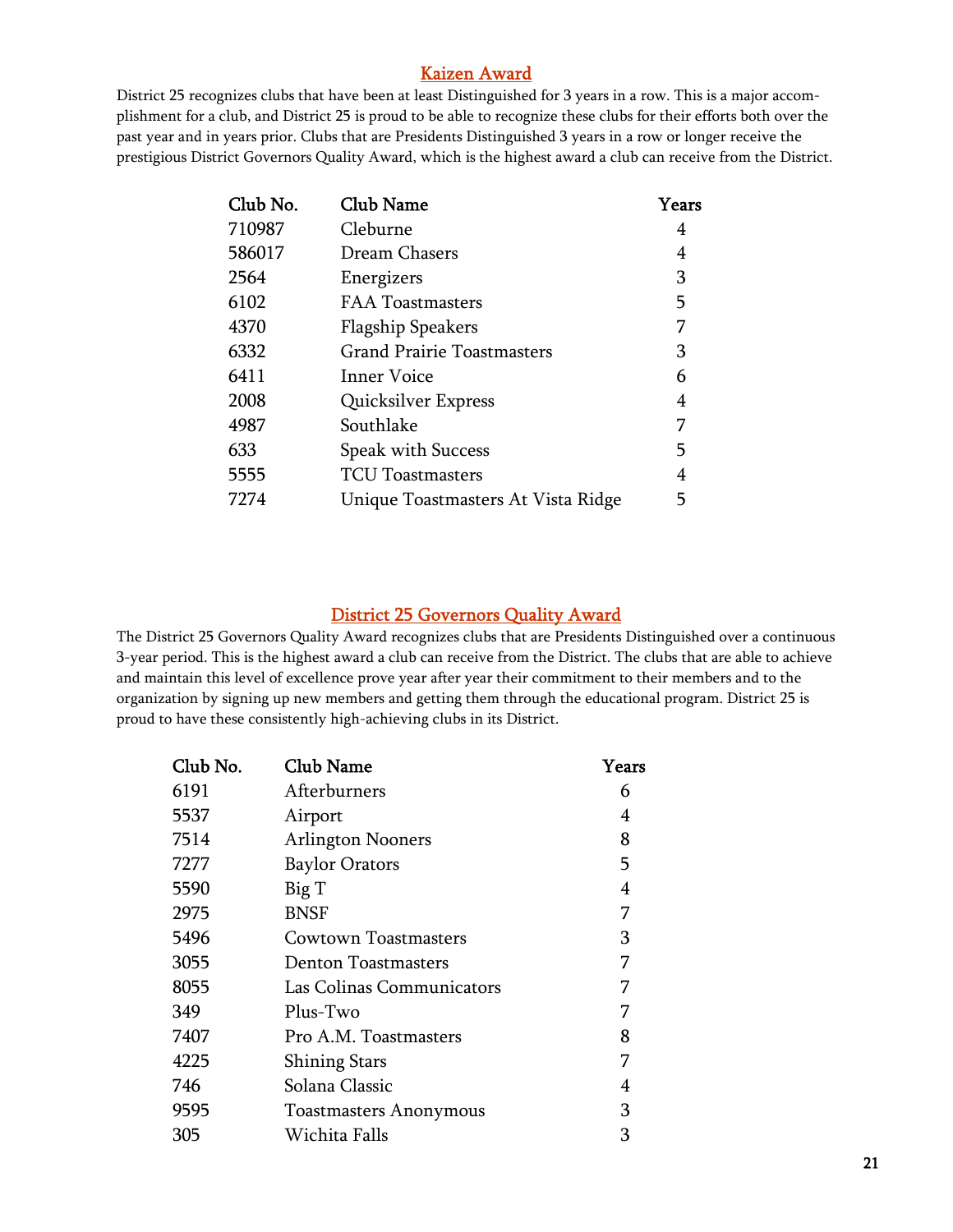### Distinguished Area & Division

#### Distinguished Areas 2007-2008

Area 12 - Ruby Ditto Area 45 - Charles Hrovat Area 13 - Larry Weatherholt Area 54 - Tisha Randle Area 24 - Candace Brister Area 55 - Nikki Barrett Area 33 - Jon Perry Area 61 - Matthew Stevens Area 35 - Conda Ross Area 64 - Keith Quigley

#### Select Distinguished Areas 2007-2008

Area 51 - Helen Schenk Area 63 - Vicki Fox

#### President's Distinguished Areas 2007-2008

Area 11 - Sunni Fisher Area 14 - Mark White Area 15 - Erik Leaseburg Area 21 - Robert Sparks Area 25 - Gary Samuelson Area 34 - Tammy Bailey Area 53 - Michele Bayes

Select Distinguished Division 2007-2008

Division E - Ana Garza

Presidents Distinguished Division 2007-2008

Division A - Diana Patton Division B - Diana Pittman Division C - Linda Morrison Division F - David Martin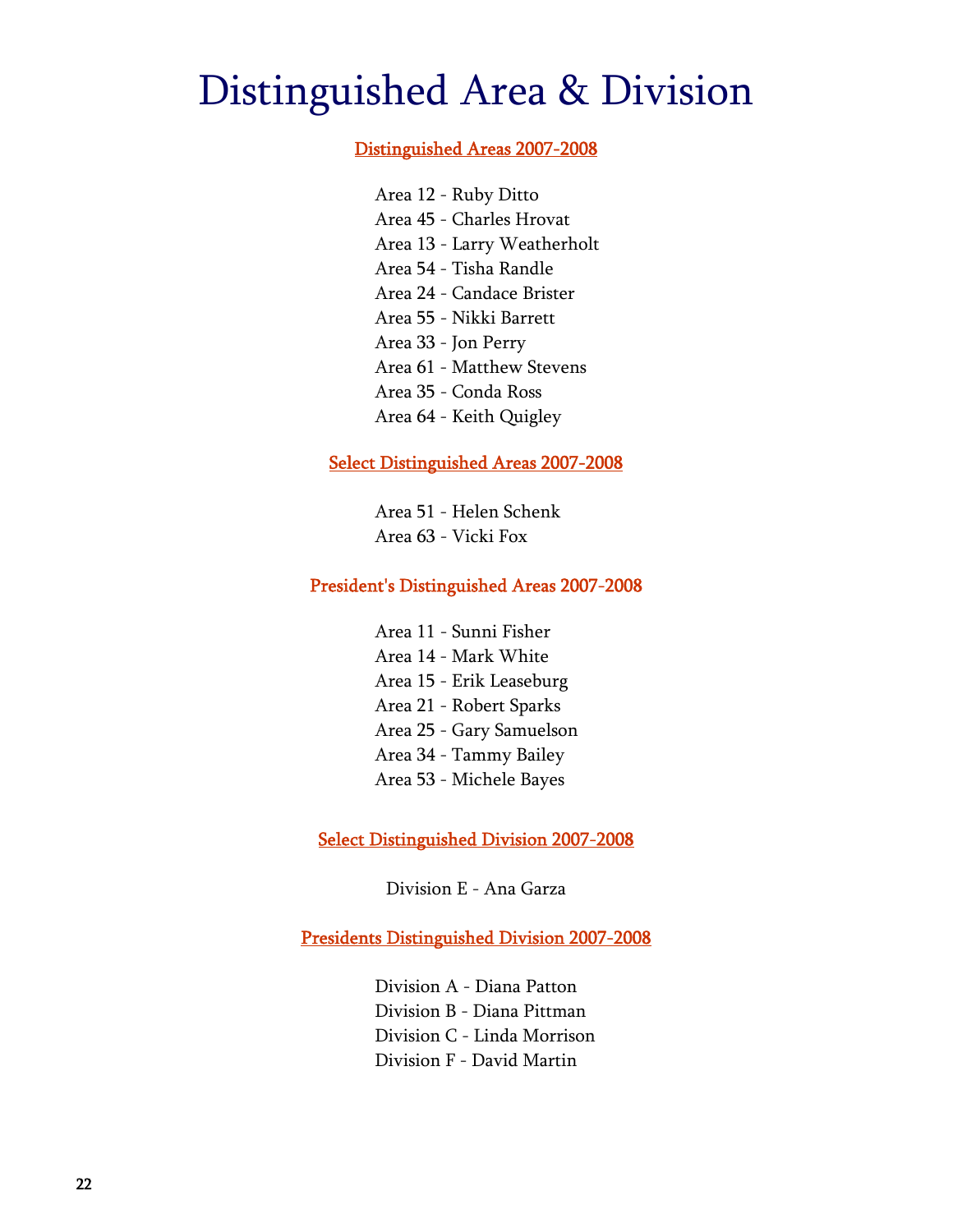District Awards

Area Governor of the Year

Division Governor of the Year

Rookie of the Year

Toastmaster of the Year

Dr. Curtis Trent Award